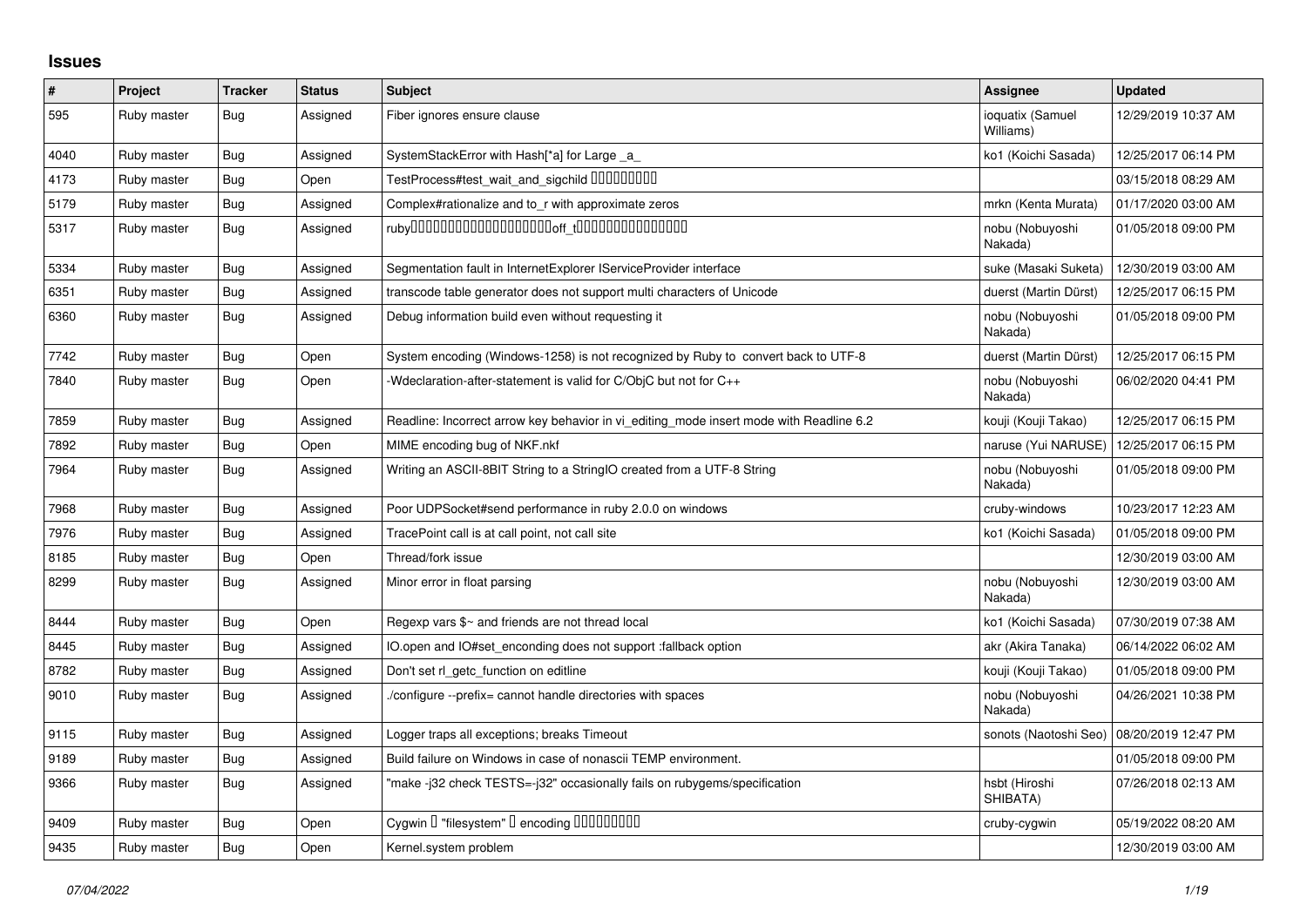| $\sharp$ | Project     | <b>Tracker</b> | <b>Status</b> | Subject                                                                                               | <b>Assignee</b>                     | <b>Updated</b>      |
|----------|-------------|----------------|---------------|-------------------------------------------------------------------------------------------------------|-------------------------------------|---------------------|
| 9507     | Ruby master | Bug            | Open          | Ruby 2.1.0 is broken on ARMv5: tried to create Proc object without a block                            | charliesome (Charlie<br>Somerville) | 01/05/2018 09:00 PM |
| 9760     | Ruby master | Bug            | Open          | mkmf does not allow for linking against custom libraries when a system library is present             |                                     | 05/24/2016 08:11 AM |
| 9944     | Ruby master | <b>Bug</b>     | Assigned      | in ruby for windows in "system" a redirection to append a file works incorrectly                      | cruby-windows                       | 01/05/2018 09:00 PM |
| 9955     | Ruby master | <b>Bug</b>     | Assigned      | issue building dll on mingw, library not found                                                        | nobu (Nobuyoshi<br>Nakada)          | 01/05/2018 09:00 PM |
| 10009    | Ruby master | <b>Bug</b>     | Open          | IO operation is 10x slower in multi-thread environment                                                | ko1 (Koichi Sasada)                 | 05/21/2015 07:19 AM |
| 10128    | Ruby master | <b>Bug</b>     | Open          | Quoting problem for arguments of Kernel.system, Kernel.exec on Windows                                | cruby-windows                       | 12/30/2019 03:00 AM |
| 10416    | Ruby master | Bug            | Open          | Create mechanism for updating of Unicode data files downstreams when we want                          | nobu (Nobuyoshi<br>Nakada)          | 10/08/2021 06:40 AM |
| 10436    | Ruby master | <b>Bug</b>     | Open          | ruby -c and ripper inconsistency: m(&nil) {}                                                          |                                     | 08/27/2019 12:08 AM |
| 10580    | Ruby master | <b>Bug</b>     | Open          | TestProcess#test_deadlock_by_signal_at_forking fails on ARM                                           | akr (Akira Tanaka)                  | 12/30/2019 03:00 AM |
| 10919    | Ruby master | <b>Bug</b>     | Assigned      | [gem install] installs multipe platforms                                                              | hsbt (Hiroshi<br>SHIBATA)           | 07/30/2019 07:44 AM |
| 11064    | Ruby master | <b>Bug</b>     | Open          | #singleton_methods for objects with special singleton_class returns an empty array                    |                                     | 01/31/2022 05:02 AM |
| 11142    | Ruby master | <b>Bug</b>     | Open          | Command line argument parser on windows handles double quotes inconsistently.                         | usa (Usaku<br>NAKAMURA)             | 05/12/2015 04:09 PM |
| 11174    | Ruby master | <b>Bug</b>     | Open          | threads memory leak                                                                                   | ko1 (Koichi Sasada)                 | 06/17/2019 03:17 PM |
| 11177    | Ruby master | Bug            | Open          | <b>DATALEOFILILILILILILI</b>                                                                          |                                     | 05/25/2015 03:49 AM |
| 11183    | Ruby master | <b>Bug</b>     | Open          | Cumulative error on Complex::   ** 100000000000000000000000000000000                                  |                                     | 05/26/2015 08:32 AM |
| 11230    | Ruby master | <b>Bug</b>     | Open          | Should rb_struct_s_members() be public API?                                                           |                                     | 04/17/2021 05:06 PM |
| 11269    | Ruby master | Bug            | Assigned      | ruby_init_setproctitle() should be called before require_libraries()                                  | kosaki (Motohiro<br>KOSAKI)         | 06/17/2015 03:01 AM |
| 11438    | Ruby master | <b>Bug</b>     | Open          | native_thread_init_stack() get machine.stack_start unequal to thread's stack start address, x86 win32 | cruby-windows                       | 08/13/2015 07:31 AM |
| 11514    | Ruby master | <b>Bug</b>     | Open          | AIX6.1 - Ruby 2.2.3 - Segmentation fault in :byteslice                                                |                                     | 09/18/2015 07:39 AM |
| 11526    | Ruby master | <b>Bug</b>     | Assigned      | Streaming HTTP requests are not idempotent and should not be retried                                  | naruse (Yui NARUSE)                 | 07/01/2019 09:16 PM |
| 11531    | Ruby master | <b>Bug</b>     | Assigned      | IPAddr#== implements wrong logic                                                                      | knu (Akinori MUSHA)                 | 12/29/2019 12:50 PM |
| 11582    | Ruby master | Bug            | Open          | On Solaris, Rational#** returns -Infinity for Rational(0) when passed a negative Float                |                                     | 10/13/2015 03:12 AM |
| 11704    | Ruby master | <b>Bug</b>     | Assigned      | Refinements only get "used" once in loop                                                              | matz (Yukihiro<br>Matsumoto)        | 04/14/2016 02:45 AM |
| 11808    | Ruby master | <b>Bug</b>     | Open          | Different behavior between Enumerable#grep and Array#grep                                             | ko1 (Koichi Sasada)                 | 10/26/2020 04:36 AM |
| 11840    | Ruby master | Bug            | Open          | Error with "make check" on Cygwin                                                                     | cruby-cygwin                        | 05/19/2022 08:20 AM |
| 12040    | Ruby master | Bug            | Assigned      | [Win32] File.stat fails on a mounted volume                                                           | cruby-windows                       | 02/01/2016 08:13 AM |
| 12179    | Ruby master | <b>Bug</b>     | Open          | Build failure due to VPATH expansion                                                                  |                                     | 04/14/2016 01:55 AM |
| 12280    | Ruby master | <b>Bug</b>     | Open          | IO.copy_stream(IO, IO) fails with "pread() not implemented"                                           |                                     | 04/28/2016 05:51 AM |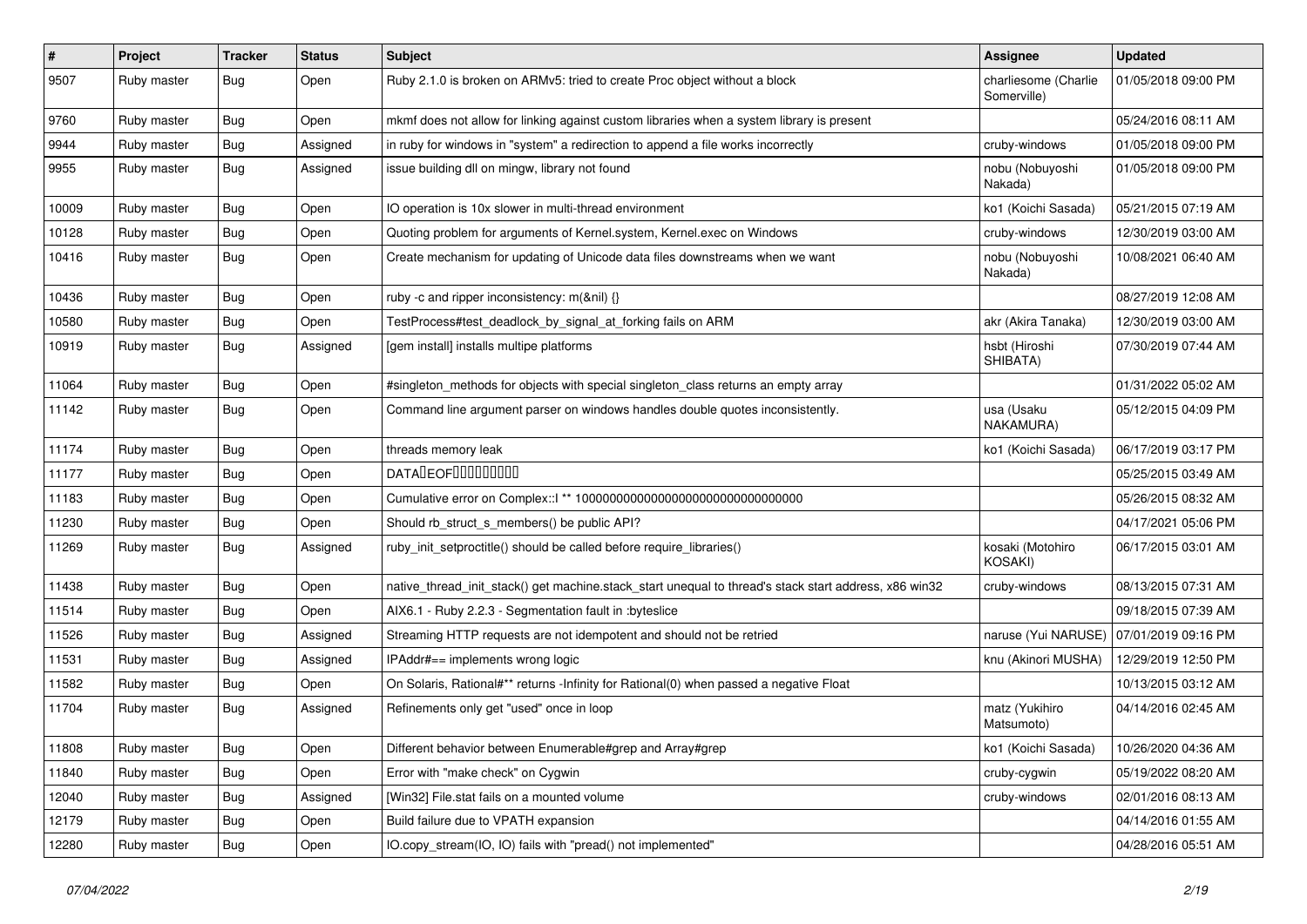| $\sharp$ | Project     | <b>Tracker</b>   | <b>Status</b> | Subject                                                                                                  | <b>Assignee</b>               | <b>Updated</b>      |
|----------|-------------|------------------|---------------|----------------------------------------------------------------------------------------------------------|-------------------------------|---------------------|
| 12436    | Ruby master | Bug              | Assigned      | newline argument of File.open seems not respected on Windows                                             | nobu (Nobuyoshi<br>Nakada)    | 10/25/2021 09:07 AM |
| 12442    | Ruby master | <b>Bug</b>       | Assigned      | TestArgf#test textmode fails on cygwin                                                                   | cruby-cygwin                  | 05/19/2022 08:20 AM |
| 12444    | Ruby master | Bug              | Assigned      | Segmentation fault when running TestException#test_machine_stackoverflow on cygwin                       | cruby-cygwin                  | 05/19/2022 08:20 AM |
| 12445    | Ruby master | <b>Bug</b>       | Assigned      | Testing TestIO#test_open_fifo_does_not_block_other_threads results in deadlock on cygwin                 | cruby-cygwin                  | 05/19/2022 08:20 AM |
| 12473    | Ruby master | <b>Bug</b>       | Assigned      | Test failure on fedora with TestTimeExtension#test_huge_precision                                        | nobu (Nobuyoshi<br>Nakada)    | 04/28/2017 01:45 PM |
| 12500    | Ruby master | Bug              | Open          | TestProcess#test_aspawn_too_long_path fails on mips with "argument too big"                              |                               | 12/29/2019 10:38 AM |
| 12506    | Ruby master | Bug              | Assigned      | On cygwin, Feature #5994 does not work                                                                   | cruby-cygwin                  | 05/19/2022 08:20 AM |
| 12582    | Ruby master | Bug              | Assigned      | OpenSSL Authenticated Encryption should check for tag length                                             | rhenium (Kazuki<br>Yamaguchi) | 04/28/2017 01:45 PM |
| 12689    | Ruby master | <b>Bug</b>       | Open          | Thread isolation of $$~$ and $$$                                                                         |                               | 04/01/2021 08:51 PM |
| 12725    | Ruby master | Bug              | Assigned      | Trying to use ./miniruby before it exists                                                                | nobu (Nobuyoshi<br>Nakada)    | 04/28/2017 01:45 PM |
| 12852    | Ruby master | Bug              | Open          | URI.parse can't handle non-ascii URIs                                                                    | akira (akira yamada)          | 12/12/2016 06:39 PM |
| 13151    | Ruby master | <b>Bug</b>       | Open          | File.writable? doesn't report correctly if a directory is writable on Windows.                           |                               | 01/23/2017 05:46 PM |
| 13164    | Ruby master | Bug              | Open          | A second `SystemStackError` exception results in `Segmentation fault (core dumped)`                      |                               | 04/14/2017 01:05 PM |
| 13269    | Ruby master | <b>Bug</b>       | Assigned      | test/readline/test_readline.rb and mingw                                                                 | nobu (Nobuyoshi<br>Nakada)    | 03/13/2017 08:56 AM |
| 13298    | Ruby master | Bug              | Assigned      | mingw SEGV TestEnumerable#test_callcc                                                                    | nobu (Nobuyoshi<br>Nakada)    | 06/04/2021 03:41 AM |
| 13485    | Ruby master | Bug              | Open          | MinGW TestEnumerable#test_callcc SEGV info                                                               |                               | 04/19/2017 04:17 PM |
| 13500    | Ruby master | <b>Bug</b>       | Open          | MinGW TestArity#test_proc_err_mess stops testing                                                         |                               | 04/26/2017 03:27 PM |
| 13513    | Ruby master | <b>Bug</b>       | Assigned      | Resolv::DNS::Message.decode hangs after detecting truncation in UDP messages                             | akr (Akira Tanaka)            | 03/08/2021 11:35 PM |
| 13542    | Ruby master | <b>Bug</b>       | Open          | MinGW trunk Builds - Summary of Issues                                                                   |                               | 05/19/2017 07:04 PM |
| 13571    | Ruby master | <b>Bug</b>       | Open          | Script arguments, encoding, windows / MinGW                                                              |                               | 11/12/2017 10:53 PM |
| 13644    | Ruby master | <b>Bug</b>       | Open          | Windows - Setting Time.now                                                                               |                               | 06/11/2017 03:43 AM |
| 13671    | Ruby master | Bug              | Assigned      | Regexp with lookbehind and case-insensitivity raises RegexpError only on strings with certain characters | duerst (Martin Dürst)         | 11/30/2021 04:42 AM |
| 13864    | Ruby master | <b>Bug</b>       | Assigned      | Rinda multicast test failures due to missing default route                                               | seki (Masatoshi Seki)         | 08/17/2021 07:16 AM |
| 13999    | Ruby master | <sub>I</sub> Bug | Assigned      | Cygwin 000 ripper_state_lex.rb 0000000                                                                   | cruby-cygwin                  | 05/19/2022 08:20 AM |
| 14049    | Ruby master | Bug              | Open          | SEGV svn 60401 require relative                                                                          |                               | 10/26/2017 05:25 PM |
| 14064    | Ruby master | <b>Bug</b>       | Open          | test-all with and without -j - incorrect assertions and missing test methods                             |                               | 11/03/2017 10:54 PM |
| 14083    | Ruby master | <b>Bug</b>       | Open          | Refinement in block calling incorrect method                                                             |                               | 11/05/2017 07:36 PM |
| 14090    | Ruby master | Bug              | Assigned      | TestGc#test_interrupt_in_finalizer` fails very rarely                                                    | ko1 (Koichi Sasada)           | 12/02/2021 07:24 PM |
| 14364    | Ruby master | <b>Bug</b>       | Open          | Regexp last match variable in procs                                                                      |                               | 09/14/2018 05:28 AM |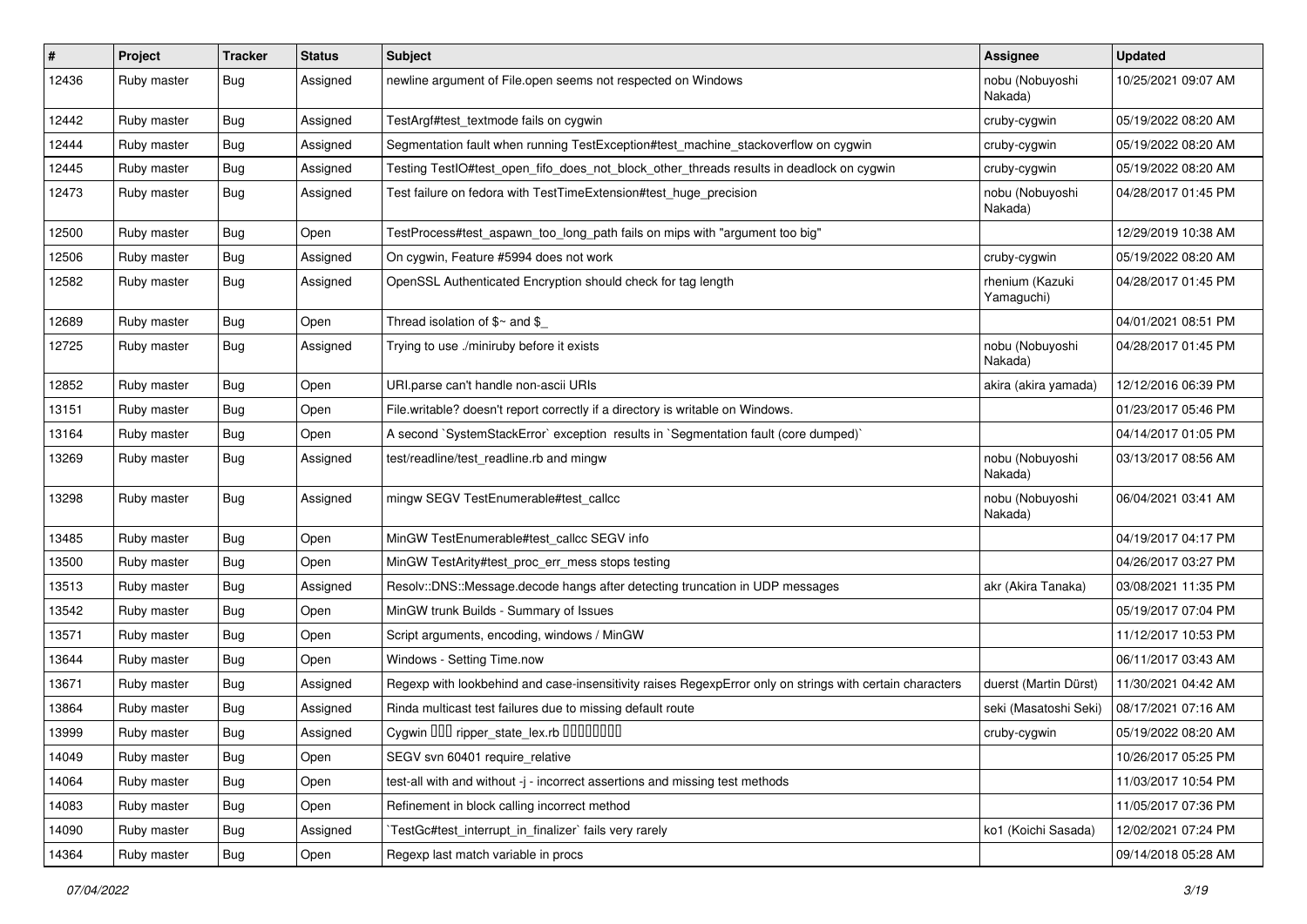| $\vert$ # | Project     | <b>Tracker</b> | <b>Status</b> | <b>Subject</b>                                                                                                    | Assignee                    | <b>Updated</b>      |
|-----------|-------------|----------------|---------------|-------------------------------------------------------------------------------------------------------------------|-----------------------------|---------------------|
| 14387     | Ruby master | Bug            | Open          | Ruby 2.5 <sup>0</sup> Alpine Linux 000000000000 SystemStackError 00000                                            |                             | 04/21/2020 03:13 PM |
| 14418     | Ruby master | Bug            | Open          | ruby 2.5 slow regexp execution                                                                                    |                             | 12/29/2019 10:34 AM |
| 14422     | Ruby master | <b>Bug</b>     | Open          | Ruby configuration options should not be reused for gem builds                                                    |                             | 03/05/2018 03:32 PM |
| 14474     | Ruby master | <b>Bug</b>     | Open          | skip "TestException#test_thread_signal_location" as known bug                                                     |                             | 12/10/2018 07:09 AM |
| 14480     | Ruby master | Bug            | Open          | miniruby crashing when compiled with -O2 or -O1 on aarch64                                                        |                             | 02/23/2021 10:35 AM |
| 14543     | Ruby master | Bug            | Assigned      | make commit' show error of 'common-srcs'                                                                          | nobu (Nobuyoshi<br>Nakada)  | 06/02/2018 04:17 AM |
| 14582     | Ruby master | Bug            | Open          | Unable to use `method_entry` and `method_return` tracing probes since 2.5                                         |                             | 06/18/2021 06:08 PM |
| 14607     | Ruby master | Bug            | Assigned      | Fix use of the rb_profile_frames start parameter                                                                  | ko1 (Koichi Sasada)         | 06/09/2022 06:12 AM |
| 14640     | Ruby master | <b>Bug</b>     | Open          | [win32] File.realpath treats a relative path with a drive letter as an absolute path.                             | cruby-windows               | 12/10/2018 07:09 AM |
| 14679     | Ruby master | Bug            | Assigned      | StdLib gems should properly specify their dependencies                                                            | hsbt (Hiroshi<br>SHIBATA)   | 04/11/2018 01:14 PM |
| 14681     | Ruby master | Bug            | Open          | 'syswrite': stream closed in another thread (IOError)                                                             |                             | 04/22/2018 12:12 AM |
| 14727     | Ruby master | Bug            | Assigned      | TestQueue#test_queue_with_trap always timeout on Windows10                                                        | ko1 (Koichi Sasada)         | 05/01/2018 02:59 AM |
| 14761     | Ruby master | Bug            | Open          | TestThread#test_join_limits hangs up on Solaris 10 with gcc                                                       |                             | 05/16/2018 05:23 AM |
| 14826     | Ruby master | Bug            | Open          | make: *** [.ext/include/sparc-solaris2.10/rb_mjit_min_header-2.6.0.h] Error 1 on Solaris 10 with very old<br>gcc3 |                             | 06/05/2018 02:02 PM |
| 14838     | Ruby master | Bug            | Open          | RegexpError with double "s" in look-behind assertion in case-insensitive unicode regexp                           |                             | 06/09/2018 04:04 PM |
| 14906     | Ruby master | Bug            | Open          | MinGW failure - TestIO#test_copy_stream_no_busy_wait                                                              |                             | 07/12/2018 03:52 AM |
| 14957     | Ruby master | <b>Bug</b>     | Open          | MinGW, gcc 8.2.0, bootstraptest test_thread.rb - failure ?                                                        |                             | 08/03/2018 02:46 PM |
| 14971     | Ruby master | Bug            | Open          | error: implicit declaration of function 'rb_vm_call0                                                              | nobu (Nobuyoshi<br>Nakada)  | 09/06/2018 03:53 AM |
| 15072     | Ruby master | Bug            | Open          | thread.c:4356:5: error: implicit declaration of function 'ubf_list_atfork'                                        | normalperson (Eric<br>Wong) | 09/20/2018 03:32 AM |
| 15097     | Ruby master | Bug            | Open          | Gem install fails on Ruby 2.5.1 with Cygwin (get_dns_server_list undefined)                                       | cruby-cygwin                | 05/19/2022 08:20 AM |
| 15247     | Ruby master | Bug            | Open          | Windows - TEMP folder, non 8.3 & drive, fails & errors in test-all (ruby & rdoc)                                  |                             | 10/23/2018 05:02 PM |
| 15263     | Ruby master | Bug            | Open          | [PATCH] vm_trace.c (postponed_job_register): only hit main thread                                                 | ko1 (Koichi Sasada)         | 10/27/2018 11:35 PM |
| 15310     | Ruby master | <b>Bug</b>     | Open          | [PATCH] thread_pthread.c: close race from UBF_TIMER and non-GVL-releasing thread                                  |                             | 11/20/2018 12:50 AM |
| 15315     | Ruby master | Bug            | Open          | ec_switch can still lose interrupts                                                                               | ko1 (Koichi Sasada)         | 11/20/2018 09:32 AM |
| 15334     | Ruby master | Bug            | Open          | child_info_fork::abort: address space needed by 'emoji_iso2022_kddi.so' on cygwin                                 | cruby-cygwin                | 05/19/2022 08:20 AM |
| 15367     | Ruby master | <b>Bug</b>     | Open          | IO.select is not resumed when io-object gets closed                                                               |                             | 12/03/2018 10:22 AM |
| 15386     | Ruby master | <b>Bug</b>     | Open          | [PATCH] io.c (rb io check char readable): do not io fflush buffered sockets                                       |                             | 12/06/2018 11:38 AM |
| 15423     | Ruby master | <b>Bug</b>     | Open          | fork leapfrog leaks memory on FreeBSD 11.2                                                                        |                             | 12/16/2018 02:28 PM |
| 15428     | Ruby master | <b>Bug</b>     | Open          | Refactor Proc#>> and #<<                                                                                          |                             | 08/20/2021 06:31 PM |
| 15438     | Ruby master | Bug            | Open          | Threads can't switch faster than TIME QUANTUM (NSEC USEC MSEC)                                                    |                             | 03/25/2019 08:53 PM |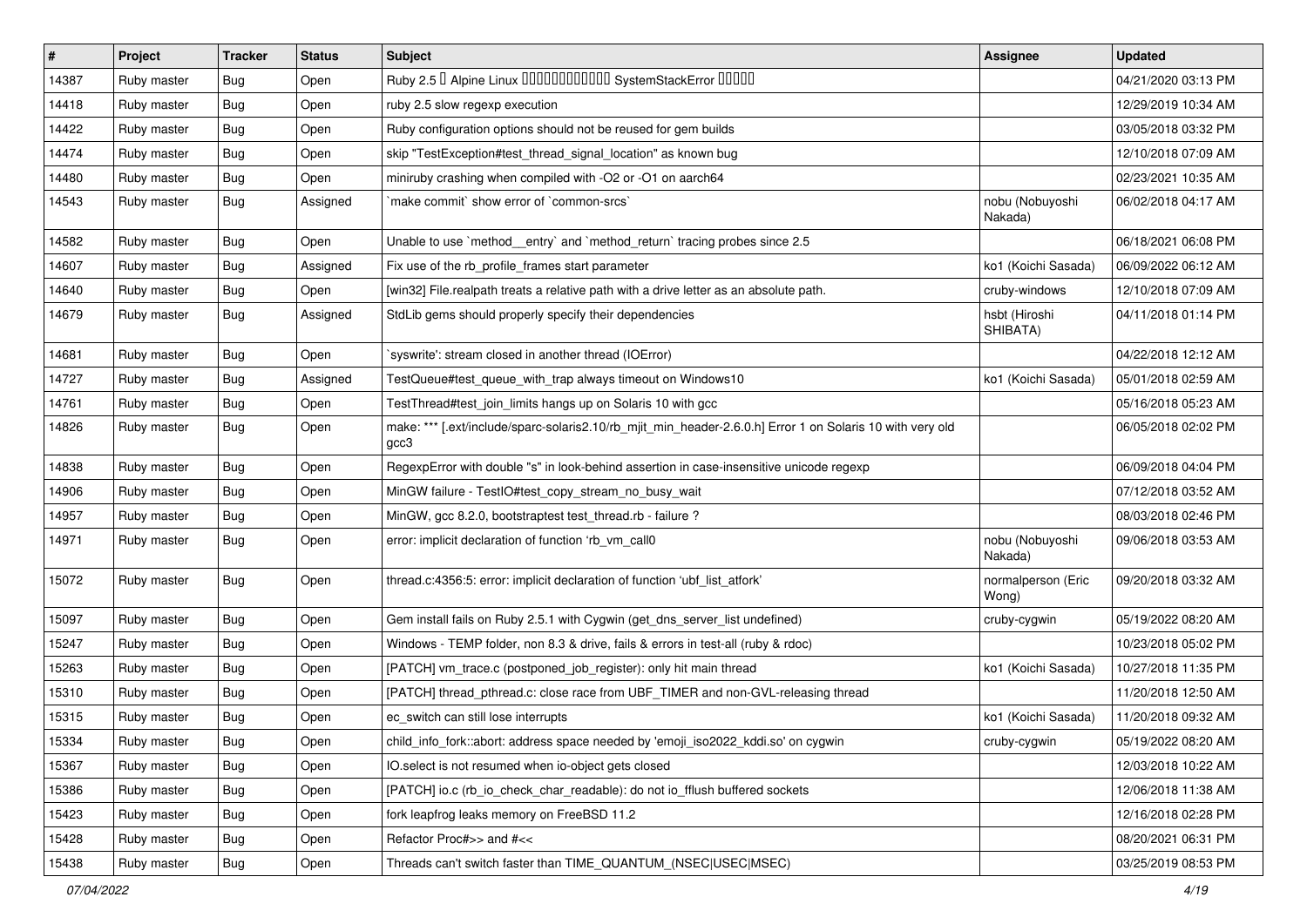| $\vert$ # | Project     | <b>Tracker</b> | <b>Status</b> | <b>Subject</b>                                                                                                                                        | <b>Assignee</b>               | <b>Updated</b>      |
|-----------|-------------|----------------|---------------|-------------------------------------------------------------------------------------------------------------------------------------------------------|-------------------------------|---------------------|
| 15499     | Ruby master | Bug            | Assigned      | Breaking behavior on ruby 2.6: rb thread call without gyl doesn't invoke unblock function when used on<br>the main thread                             | ko1 (Koichi Sasada)           | 01/05/2021 02:24 AM |
| 15550     | Ruby master | <b>Bug</b>     | Assigned      | Windows - gem bin files - can't run from bash shell                                                                                                   | hsbt (Hiroshi<br>SHIBATA)     | 03/20/2019 01:05 AM |
| 15598     | Ruby master | <b>Bug</b>     | Open          | Deadlock on mutual reference of autoloaded constants                                                                                                  |                               | 03/20/2019 10:58 AM |
| 15599     | Ruby master | <b>Bug</b>     | Open          | Mixing autoload and require causes deadlock and incomplete definition.                                                                                |                               | 02/12/2019 01:40 PM |
| 15764     | Ruby master | <b>Bug</b>     | Open          | Whitespace and control characters should not be permitted in tokens                                                                                   | matz (Yukihiro<br>Matsumoto)  | 04/22/2019 07:48 AM |
| 15993     | Ruby master | <b>Bug</b>     | Open          | require' doesn't work if there are Cyrillic chars in the path to Ruby dir                                                                             |                               | 07/09/2021 04:08 PM |
| 16145     | Ruby master | Bug            | Open          | regexp match error if mixing /i, character classes, and utf8                                                                                          |                               | 09/06/2019 05:52 AM |
| 16158     | Ruby master | Bug            | Open          | 'st" Character Sequence In Regex Look-Behind Causes Illegal Pattern Error When Combined With POSIX<br>Bracket Expressions And Case Insensitivity Flag |                               | 09/17/2019 09:37 AM |
| 16185     | Ruby master | <b>Bug</b>     | Open          | basictest failure on AIX 6.1 for 64bit build                                                                                                          | kanemoto (Yutaka<br>Kanemoto) | 10/15/2019 12:05 AM |
| 16265     | Ruby master | Bug            | Open          | Test (spec) failure using current MSYS2 tools, related to -fstack-protector and possibly<br>D_FORTIFY_SOURCE=2                                        |                               | 12/03/2019 03:09 PM |
| 16288     | Ruby master | <b>Bug</b>     | Open          | Segmentation fault with finalizers, threads                                                                                                           |                               | 12/19/2019 07:46 PM |
| 16492     | Ruby master | Bug            | Open          | TestBugReporter#test_bug_reporter_add test failures                                                                                                   | jaruga (Jun Aruga)            | 08/24/2021 01:12 PM |
| 16493     | Ruby master | Bug            | Open          | TestThreadQueue#test thr kill is flaky on AArch64                                                                                                     |                               | 01/09/2020 09:39 AM |
| 16497     | Ruby master | <b>Bug</b>     | Assigned      | StringIO#internal_encoding is broken (more severely in 2.7)                                                                                           | nobu (Nobuyoshi<br>Nakada)    | 10/26/2021 04:31 PM |
| 16694     | Ruby master | Bug            | Assigned      | JIT vs hardened GCC with PCH                                                                                                                          | k0kubun (Takashi<br>Kokubun)  | 02/02/2021 07:38 AM |
| 16776     | Ruby master | Bug            | Assigned      | Regression in coverage library                                                                                                                        | ko1 (Koichi Sasada)           | 11/24/2021 07:26 AM |
| 16810     | Ruby master | Bug            | Open          | ruby segfaults on s390x with musl libc                                                                                                                |                               | 03/05/2021 01:38 AM |
| 16819     | Ruby master | <b>Bug</b>     | Assigned      | Line reporting off by one when reporting line of a hash?                                                                                              | ko1 (Koichi Sasada)           | 06/16/2020 05:57 PM |
| 16820     | Ruby master | <b>Bug</b>     | Open          | LEGAL is out of sync                                                                                                                                  |                               | 08/19/2020 11:08 AM |
| 16829     | Ruby master | Bug            | Open          | Exceptions raised from within an enumerated method lose part of their stacktrace                                                                      |                               | 05/20/2022 07:25 PM |
| 16836     | Ruby master | <b>Bug</b>     | Assigned      | configure-time LDFLAGS leak into ruby pkg-config file                                                                                                 | nobu (Nobuyoshi<br>Nakada)    | 08/14/2021 09:10 AM |
| 16842     | Ruby master | Bug            | Assigned      | inspect` prints the UTF-8 character U+0085 (NEXT LINE) verbatim even though it is not printable                                                       | duerst (Martin Dürst)         | 02/26/2021 05:43 AM |
| 16905     | Ruby master | Bug            | Open          | Ruby required to build Ruby on Haiku?                                                                                                                 |                               | 05/24/2020 08:08 AM |
| 16920     | Ruby master | Bug            | Open          | TestThread#test_signal_at_join fails on aarch64                                                                                                       |                               | 12/07/2021 02:17 PM |
| 16927     | Ruby master | <b>Bug</b>     | Open          | String#tr won't return the expected result for some sign with diacritics                                                                              |                               | 06/01/2020 05:24 AM |
| 16951     | Ruby master | Bug            | Assigned      | Consistently referer dependencies                                                                                                                     | hsbt (Hiroshi<br>SHIBATA)     | 06/17/2021 06:15 AM |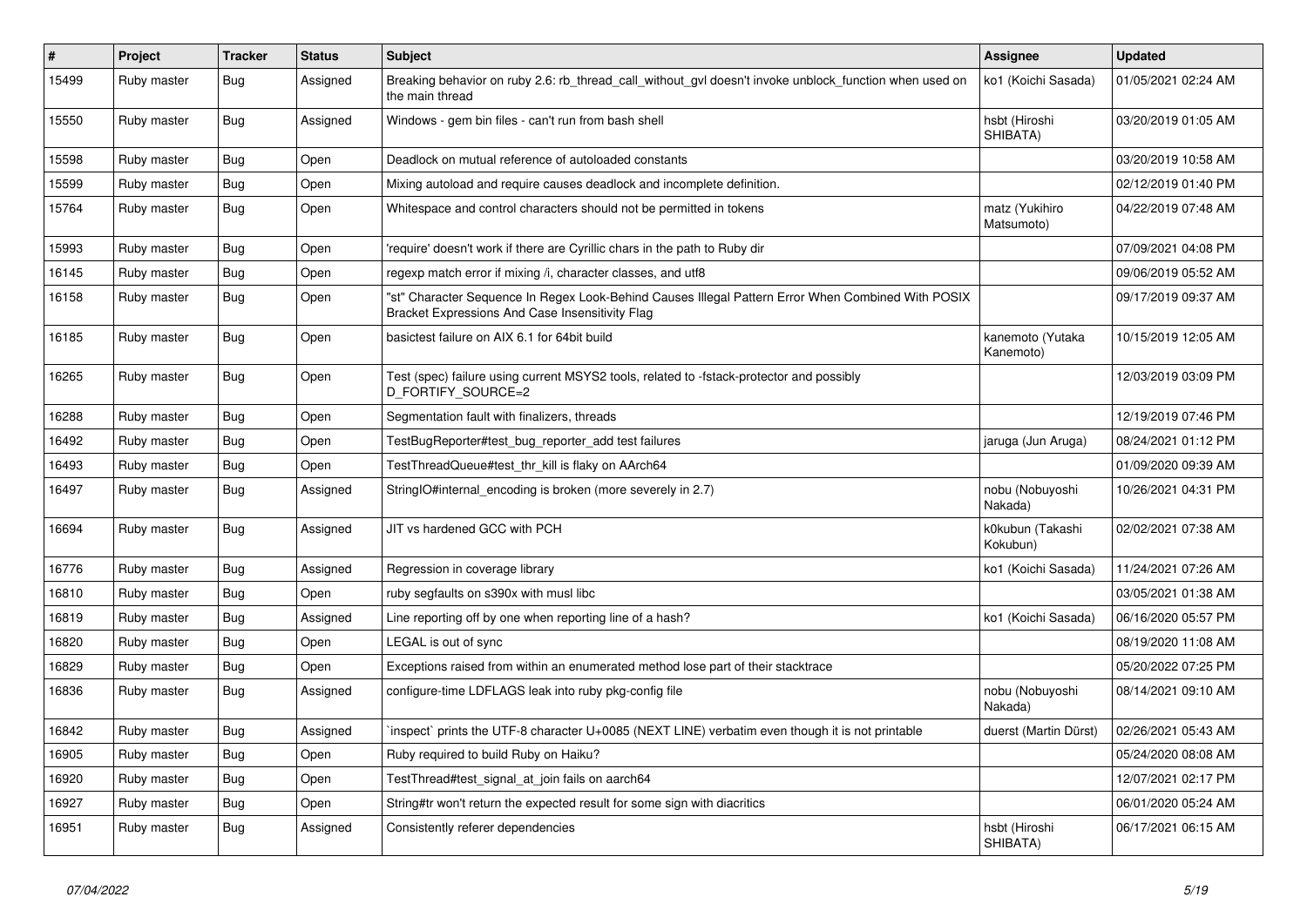| #     | Project     | <b>Tracker</b> | <b>Status</b> | Subject                                                                                                                           | <b>Assignee</b>               | <b>Updated</b>      |
|-------|-------------|----------------|---------------|-----------------------------------------------------------------------------------------------------------------------------------|-------------------------------|---------------------|
| 16959 | Ruby master | Bug            | Open          | Weakmap has specs and third-party usage despite being a private API                                                               |                               | 06/13/2020 08:54 PM |
| 16997 | Ruby master | <b>Bug</b>     | Open          | IO#gets converts some \r\n to \n with universal_newline: false                                                                    |                               | 08/26/2020 05:20 PM |
| 17037 | Ruby master | <b>Bug</b>     | Open          | rounding of Rational#to_f                                                                                                         |                               | 08/26/2020 03:54 AM |
| 17142 | Ruby master | <b>Bug</b>     | Open          | Ruby fails to build in AIX                                                                                                        |                               | 03/20/2021 07:08 AM |
| 17146 | Ruby master | <b>Bug</b>     | Open          | Queue operations are allowed after it is frozen                                                                                   |                               | 10/20/2021 08:32 PM |
| 17159 | Ruby master | <b>Bug</b>     | Open          | extend `define_method` for Ractor                                                                                                 |                               | 10/29/2020 04:06 PM |
| 17180 | Ruby master | <b>Bug</b>     | Open          | Ractor and constant referencing                                                                                                   |                               | 09/20/2020 05:43 PM |
| 17196 | Ruby master | Bug            | Assigned      | Segmentation Fault with Socket#close in Ractors                                                                                   | ko1 (Koichi Sasada)           | 03/20/2022 01:52 PM |
| 17263 | Ruby master | Bug            | Open          | Fiber context switch degrades with number of fibers, limit on number of fibers                                                    |                               | 01/31/2022 02:47 PM |
| 17289 | Ruby master | <b>Bug</b>     | Assigned      | Time#strftime occurs Segmentation Fault on ruby-2.7.2p137                                                                         | shyouhei (Shyouhei<br>Urabe)  | 11/05/2020 07:57 AM |
| 17337 | Ruby master | <b>Bug</b>     | Open          | Don't embed Ruby build-time configuration in Ruby                                                                                 |                               | 12/21/2020 04:17 PM |
| 17354 | Ruby master | <b>Bug</b>     | Open          | Module#const_source_location is misleading for constants awaiting autoload                                                        |                               | 03/26/2021 05:56 PM |
| 17359 | Ruby master | <b>Bug</b>     | Open          | Ractor copy mode is not Ractor-safe                                                                                               | ko1 (Koichi Sasada)           | 12/02/2020 05:42 PM |
| 17373 | Ruby master | Bug            | Open          | Ruby 3.0 is slower at Discourse bench than Ruby 2.7                                                                               |                               | 01/04/2021 06:47 AM |
| 17383 | Ruby master | <b>Bug</b>     | Open          | 3.0 recursion memory speed issues                                                                                                 |                               | 12/09/2020 05:41 PM |
| 17400 | Ruby master | Bug            | Open          | Incorrect character downcase for Greek Sigma                                                                                      | duerst (Martin Dürst)         | 12/17/2020 06:56 AM |
| 17420 | Ruby master | <b>Bug</b>     | Open          | Unsafe mutation of \$" when doing non-RubyGems require in Ractor                                                                  | ko1 (Koichi Sasada)           | 01/07/2021 01:23 PM |
| 17478 | Ruby master | <b>Bug</b>     | Assigned      | Ruby3.0 is slower than Ruby2.7.2 when parsing a large CSV file                                                                    | kou (Kouhei Sutou)            | 11/24/2021 05:12 AM |
| 17506 | Ruby master | <b>Bug</b>     | Open          | Ractor isolation broken by ThreadGroup                                                                                            |                               | 01/03/2021 08:05 PM |
| 17513 | Ruby master | <b>Bug</b>     | Open          | Methods of shareable objects and UnboundMethods should be shareable                                                               | ko1 (Koichi Sasada)           | 01/06/2021 08:53 PM |
| 17516 | Ruby master | <b>Bug</b>     | Assigned      | forking in a ractor causes Ruby to crash                                                                                          | ko1 (Koichi Sasada)           | 11/30/2021 05:26 AM |
| 17531 | Ruby master | <b>Bug</b>     | Open          | did_you_mean' not Ractor friendly                                                                                                 | ko1 (Koichi Sasada)           | 01/29/2021 08:48 AM |
| 17543 | Ruby master | <b>Bug</b>     | Open          | Ractor isolation broken by `self` in shareable proc                                                                               | ko1 (Koichi Sasada)           | 01/29/2021 03:06 PM |
| 17578 | Ruby master | <b>Bug</b>     | Assigned      | mkmf experimental C++ Support                                                                                                     | nobu (Nobuyoshi<br>Nakada)    | 01/27/2021 03:51 AM |
| 17617 | Ruby master | Bug            | Open          | When a Ractor's incoming port is closed, Ractor.receive_if does not raise Ractor::ClosedError, but instead<br>blocks indefinitely | ko1 (Koichi Sasada)           | 09/14/2021 01:40 AM |
| 17624 | Ruby master | Bug            | Open          | Ractor.receive is not thread-safe                                                                                                 | ko1 (Koichi Sasada)           | 09/14/2021 01:40 AM |
| 17646 | Ruby master | <b>Bug</b>     | Open          | Check for `__builtin_mul_overflow` with `long long` arguments                                                                     |                               | 02/19/2021 06:19 PM |
| 17664 | Ruby master | <b>Bug</b>     | Assigned      | Behavior of sockets changed in Ruby 3.0 to non-blocking                                                                           | ioquatix (Samuel<br>Williams) | 07/12/2021 10:28 AM |
| 17667 | Ruby master | <b>Bug</b>     | Open          | Module#name needs synchronization                                                                                                 | ko1 (Koichi Sasada)           | 03/02/2021 07:31 AM |
| 17676 | Ruby master | <b>Bug</b>     | Assigned      | Accessing ENV from Ractor raises IsolationError                                                                                   | ko1 (Koichi Sasada)           | 03/09/2021 02:37 AM |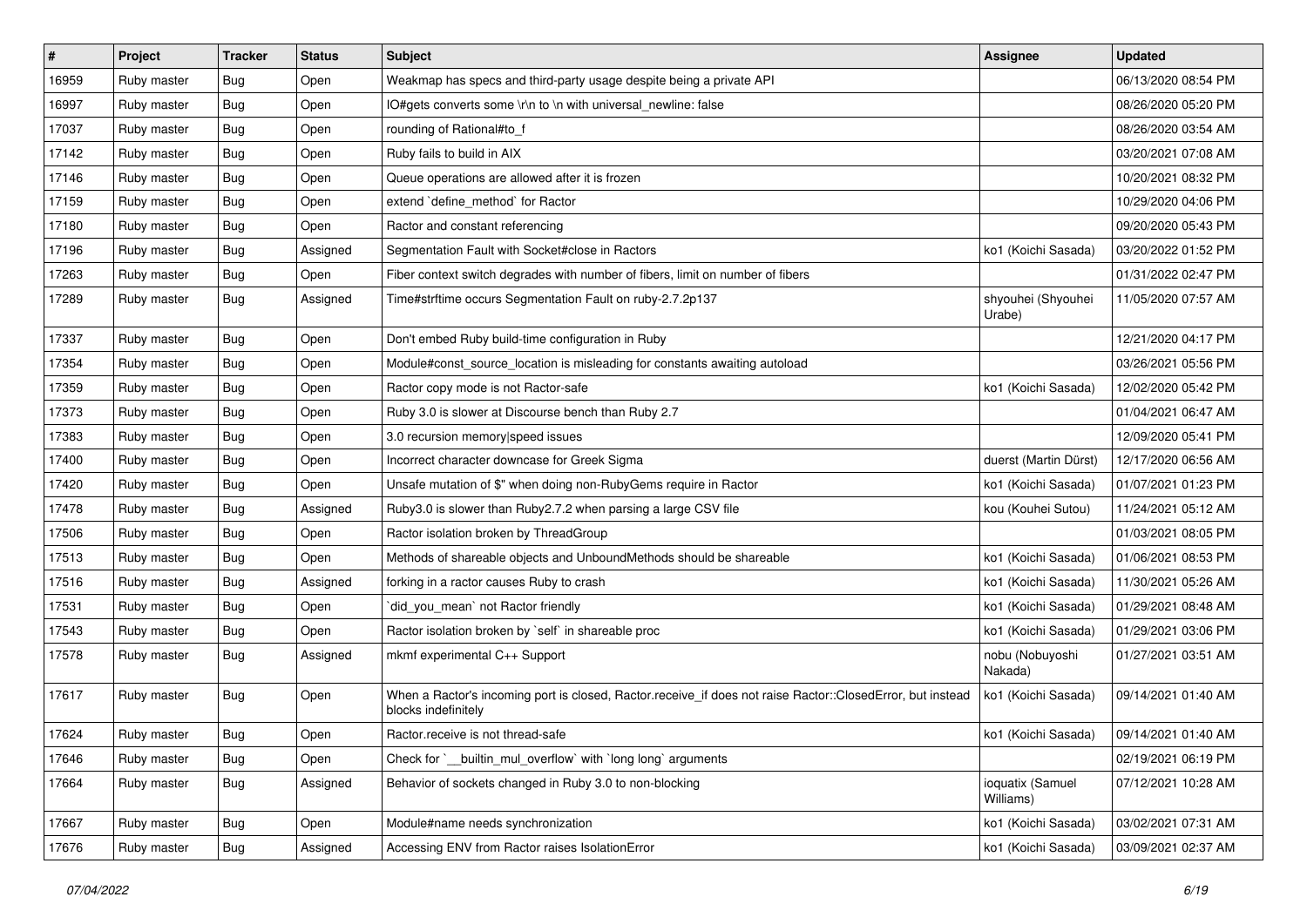| $\sharp$ | Project     | <b>Tracker</b> | <b>Status</b> | <b>Subject</b>                                                                                                             | <b>Assignee</b>               | <b>Updated</b>      |
|----------|-------------|----------------|---------------|----------------------------------------------------------------------------------------------------------------------------|-------------------------------|---------------------|
| 17677    | Ruby master | <b>Bug</b>     | Assigned      | Ractor crashes fork when blocking                                                                                          | ko1 (Koichi Sasada)           | 03/09/2021 12:42 AM |
| 17678    | Ruby master | Bug            | Assigned      | Ractors do not restart after fork                                                                                          | ko1 (Koichi Sasada)           | 03/09/2021 12:42 AM |
| 17679    | Ruby master | <b>Bug</b>     | Assigned      | Ractor incoming channel can consume unlimited resources                                                                    | ko1 (Koichi Sasada)           | 06/30/2022 10:49 AM |
| 17680    | Ruby master | <b>Bug</b>     | Open          | tab completion no longer works on irb3.0                                                                                   |                               | 03/13/2021 08:06 AM |
| 17722    | Ruby master | Bug            | Open          | define method with shareable results in "defined in a different Ractor"                                                    |                               | 08/24/2021 12:03 PM |
| 17774    | Ruby master | <b>Bug</b>     | Open          | Quantified empty group causes regex to fail                                                                                |                               | 10/13/2021 04:43 PM |
| 17792    | Ruby master | <b>Bug</b>     | Open          | make notes and make test fail with Ruby3.0.1p64 RaspberryPI 4B Ubuntu 20.10 ARM64                                          |                               | 05/23/2021 08:23 PM |
| 17799    | Ruby master | <b>Bug</b>     | Open          | Seg fault in rb_class_clear_method_cache                                                                                   |                               | 12/09/2021 05:39 AM |
| 17817    | Ruby master | <b>Bug</b>     | Open          | --jit outputs ./tmp/_ruby_mjit_*.h: No such file or directory on with TMP                                                  |                               | 04/22/2021 11:57 AM |
| 17826    | Ruby master | Bug            | Assigned      | Ractor#take hangs if used in multiple Threads                                                                              | ko1 (Koichi Sasada)           | 12/15/2021 01:30 PM |
| 17878    | Ruby master | <b>Bug</b>     | Open          | bootstraptest/test_ractor.rb:224 a random failing test with "The outgoing-port is already closed<br>(Ractor::ClosedError)" |                               | 09/13/2021 01:10 PM |
| 17882    | Ruby master | <b>Bug</b>     | Assigned      | bootstraptest/test ractor.rb:224 segfaults on Cygwin                                                                       | cruby-cygwin                  | 05/19/2022 08:20 AM |
| 17925    | Ruby master | <b>Bug</b>     | Open          | Pattern matching syntax using semicolon one-line                                                                           |                               | 06/04/2021 03:08 PM |
| 17926    | Ruby master | Bug            | Open          | spec/ruby/core/file/atime_spec.rb: a random failing test on Travis ppc64le                                                 |                               | 06/02/2021 04:35 PM |
| 17931    | Ruby master | Bug            | Open          | Compile fails setup option nodynamic                                                                                       |                               | 07/07/2021 08:51 AM |
| 17989    | Ruby master | <b>Bug</b>     | Open          | Case insensitive Regexps do not handle characters with overlapping case foldings                                           |                               | 06/15/2021 11:43 AM |
| 17990    | Ruby master | <b>Bug</b>     | Open          | Inconsistent behavior of Regexp quantifiers over characters with complex case foldings                                     |                               | 06/15/2021 11:59 AM |
| 17995    | Ruby master | <b>Bug</b>     | Open          | Slow down when mjit and Ractor are being used at same time                                                                 | k0kubun (Takashi<br>Kokubun)  | 06/11/2022 04:02 AM |
| 17996    | Ruby master | <b>Bug</b>     | Open          | Cygwin: thread $+$ pipe behavior since Ruby 2.6                                                                            | cruby-cygwin                  | 05/19/2022 08:20 AM |
| 17998    | Ruby master | <b>Bug</b>     | Assigned      | ractor: process hanging (with ractors initialized, but not being used)                                                     | ko1 (Koichi Sasada)           | 12/02/2021 08:17 PM |
| 17999    | Ruby master | <b>Bug</b>     | Open          | TestMethod#test_zsuper intermittent timeout error on raspbian10-aarch64 CI                                                 |                               | 06/18/2021 01:33 AM |
| 18002    | Ruby master | Bug            | Open          | s390x: Tests failing without LC ALL env                                                                                    | jaruga (Jun Aruga)            | 07/12/2021 04:30 PM |
| 18009    | Ruby master | Bug            | Open          | Regexps \w and \W with /i option and /u option produce inconsistent results under nested negation and<br>intersection      |                               | 06/28/2021 09:09 AM |
| 18010    | Ruby master | Bug            | Open          | Character class with single character gets case-folded with following string                                               |                               | 06/28/2021 09:30 AM |
| 18012    | Ruby master | Bug            | Open          | Case-insensitive character classes can only match multiple code points when top-level character class is<br>not negated    |                               | 06/29/2021 08:35 AM |
| 18013    | Ruby master | <b>Bug</b>     | Open          | Unexpected results when mxiing negated character classes and case-folding                                                  |                               | 06/29/2021 12:05 PM |
| 18024    | Ruby master | <b>Bug</b>     | Assigned      | Ractor crashes when connections are closed in multiple Ractors                                                             | ko1 (Koichi Sasada)           | 12/14/2021 04:41 PM |
| 18034    | Ruby master | <b>Bug</b>     | Assigned      | Segmentation fault fiddle with `--enable-bundled-libffi` and macOS                                                         | kou (Kouhei Sutou)            | 11/30/2021 07:39 AM |
| 18036    | Ruby master | Bug            | Open          | Pthread fibers become invalid on fork - different from normal fibers.                                                      | ioquatix (Samuel<br>Williams) | 08/19/2021 07:05 AM |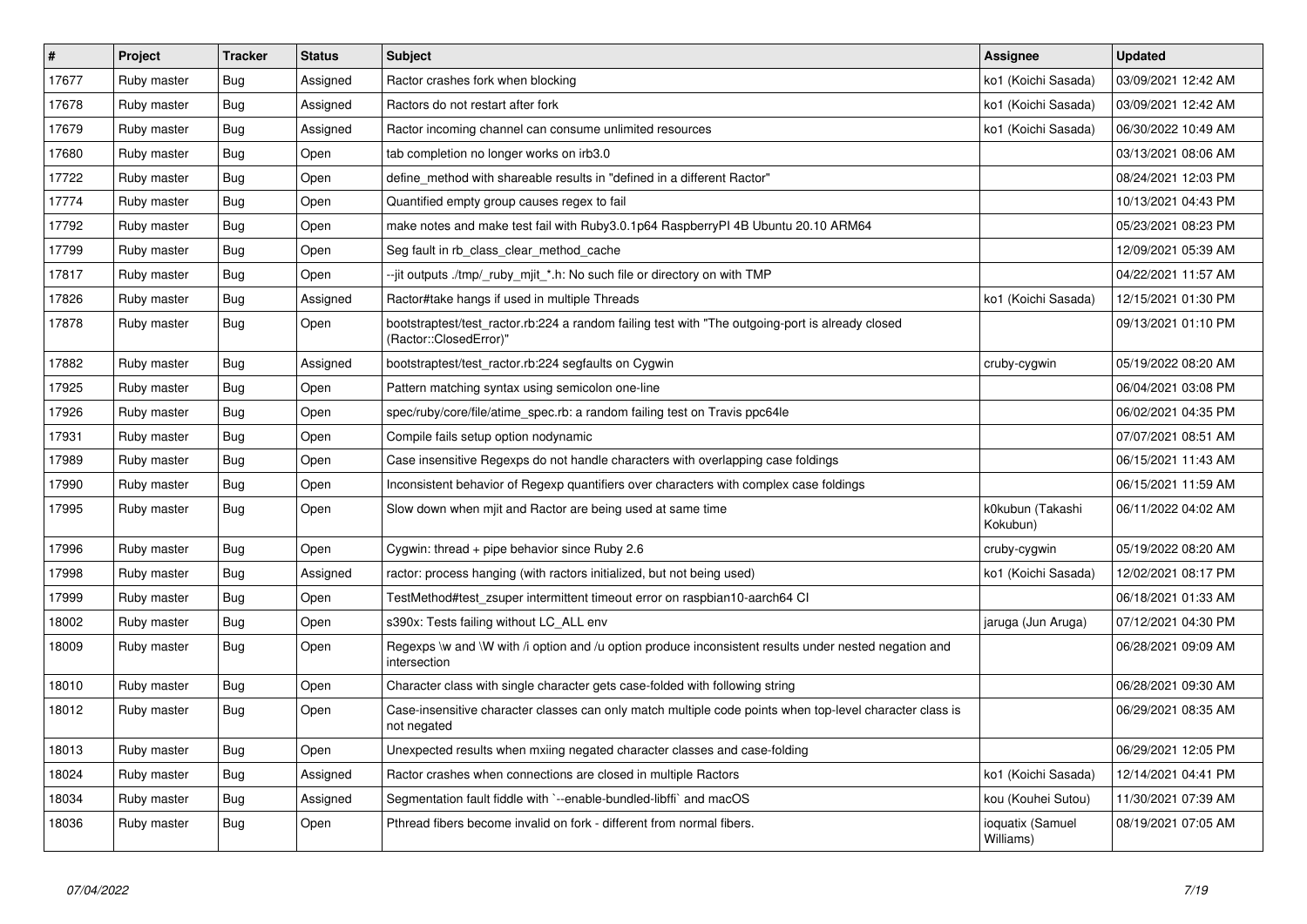| #     | Project     | <b>Tracker</b> | <b>Status</b> | <b>Subject</b>                                                                                                                                                      | <b>Assignee</b>              | <b>Updated</b>      |
|-------|-------------|----------------|---------------|---------------------------------------------------------------------------------------------------------------------------------------------------------------------|------------------------------|---------------------|
| 18058 | Ruby master | Bug            | Open          | 3.1.0-dev with MJIT enabled Zlib::BufError during `gem install`                                                                                                     | k0kubun (Takashi<br>Kokubun) | 08/02/2021 08:31 PM |
| 18061 | Ruby master | Bug            | Open          | Execshield test: libruby.so.N.N.N: FAIL: property-note test because no .note.gnu.property section found                                                             |                              | 06/22/2022 07:58 AM |
| 18073 | Ruby master | Bug            | Open          | test/ruby/test_jit.rb: "error: invalid use of '__builtin_va_arg_pack ()"" on Ruby 2.7.4 on gcc 4.8.5                                                                |                              | 12/03/2021 03:04 PM |
| 18080 | Ruby master | Bug            | Open          | Syntax error on one-line pattern matching                                                                                                                           |                              | 08/18/2021 12:38 AM |
| 18119 | Ruby master | <b>Bug</b>     | Open          | Ractor crashes when instantiating classes                                                                                                                           | ko1 (Koichi Sasada)          | 09/14/2021 01:42 AM |
| 18129 | Ruby master | <b>Bug</b>     | Open          | Ractor-incompatible global variables can be accessed through alias                                                                                                  |                              | 08/23/2021 10:08 PM |
| 18131 | Ruby master | <b>Bug</b>     | Open          | addr2line.c: Some inlined functions mistakenly shown                                                                                                                |                              | 08/24/2021 07:59 PM |
| 18132 | Ruby master | <b>Bug</b>     | Open          | TODO: fix ccan/list thread safety                                                                                                                                   |                              | 01/02/2022 08:22 AM |
| 18133 | Ruby master | Bug            | Assigned      | LTO: TestGCCompact#test ast compacts segfaults on i686                                                                                                              |                              | 04/23/2022 04:19 PM |
| 18142 | Ruby master | Bug            | Assigned      | Segmentation fault with Ruby 3.0.2                                                                                                                                  | k0kubun (Takashi<br>Kokubun) | 09/02/2021 07:43 AM |
| 18144 | Ruby master | <b>Bug</b>     | Open          | Timeout not working while regular expression match is running                                                                                                       |                              | 09/02/2021 07:08 AM |
| 18152 | Ruby master | Bug            | Open          | Fix theoretical bug with signals $+$ qsort                                                                                                                          |                              | 09/08/2021 03:38 PM |
| 18169 | Ruby master | Bug            | Assigned      | Local copies of gemified libraries are being released out of sync with their gems                                                                                   | hsbt (Hiroshi<br>SHIBATA)    | 02/25/2022 05:40 PM |
| 18186 | Ruby master | <b>Bug</b>     | Open          | SEGV with system command - MinGW?                                                                                                                                   |                              | 09/22/2021 03:20 PM |
| 18247 | Ruby master | <b>Bug</b>     | Open          | weird results for `Array#slice` or `Array#[]` with argument of type `Enumerator::ArithmeticSequence`                                                                |                              | 03/30/2022 11:05 PM |
| 18255 | Ruby master | Bug            | Open          | ioctl zeroes the last buffer byte                                                                                                                                   |                              | 10/25/2021 08:13 AM |
| 18257 | Ruby master | <b>Bug</b>     | Open          | rb mRubyVMFrozenCore is broken by GC run                                                                                                                            |                              | 02/10/2022 12:36 PM |
| 18258 | Ruby master | <b>Bug</b>     | Open          | Ractor shareable? can be slow and mutates internal object flags.                                                                                                    | ko1 (Koichi Sasada)          | 10/21/2021 08:58 AM |
| 18269 | Ruby master | <b>Bug</b>     | Open          | trace_opt_not and trace_opt_regexpmatch2 insns are indistinguishable                                                                                                |                              | 11/12/2021 07:44 AM |
| 18277 | Ruby master | <b>Bug</b>     | Open          | buffer error (Zlib::BufError) in Zlib::Deflate#deflate when using MJIT                                                                                              | k0kubun (Takashi<br>Kokubun) | 01/05/2022 03:04 PM |
| 18281 | Ruby master | Bug            | Open          | Ruby 3.1.0: gem uninstall -alx fails to uninstall debug                                                                                                             |                              | 06/16/2022 01:08 AM |
| 18286 | Ruby master | <b>Bug</b>     | Open          | Universal arm64/x86_84 binary built on an x86_64 machine segfaults/is killed on arm64                                                                               |                              | 05/26/2022 09:45 PM |
| 18337 | Ruby master | Bug            | Assigned      | Ruby allows zero-width characters in identifiers                                                                                                                    | duerst (Martin Dürst)        | 11/24/2021 09:13 AM |
| 18338 | Ruby master | Bug            | Open          | Encoding.default_external = Encoding::UTF_16BE may add a wrongly-encoded string to<br>\$LOADED FEATURES                                                             |                              | 11/15/2021 07:32 AM |
| 18355 | Ruby master | Bug            | Assigned      | require("pathname") within rack application chnages behaviors of Pathname methods, such as absolute?(),<br>when there are two versions of 'pathname' gem installed. | hsbt (Hiroshi<br>SHIBATA)    | 11/30/2021 08:01 AM |
| 18359 | Ruby master | Bug            | Open          | [Windows MinGW] warning Please include winsock2.h before windows.h                                                                                                  |                              | 11/23/2021 05:07 PM |
| 18379 | Ruby master | <b>Bug</b>     | Open          | [CI] Windows mingw/ucrt - test-all timeout failures                                                                                                                 |                              | 12/02/2021 02:23 AM |
| 18380 | Ruby master | <b>Bug</b>     | Open          | TestAddressResolve#test_socket_getnameinfo_domain_blocking test failures                                                                                            |                              | 12/21/2021 04:22 PM |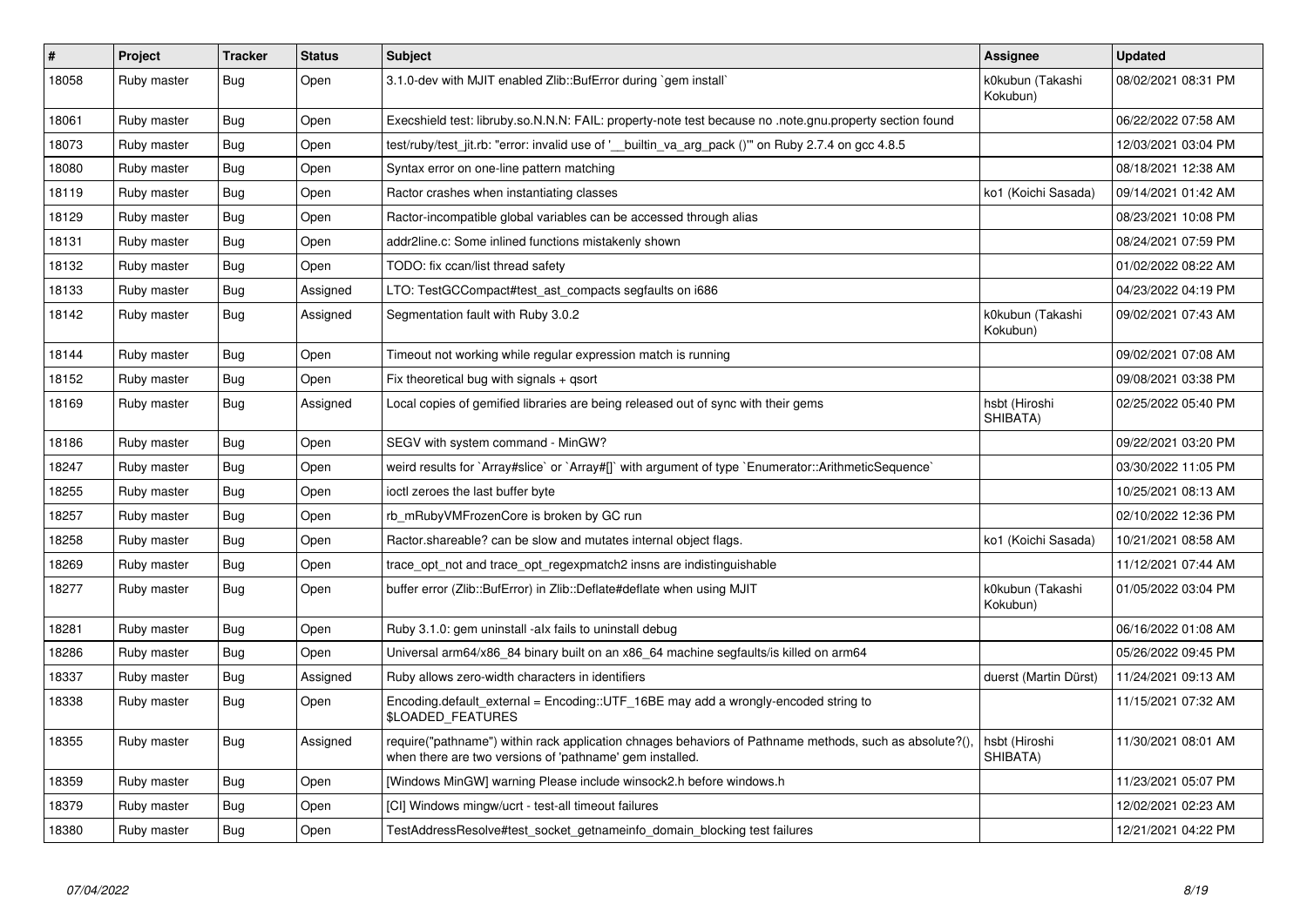| $\sharp$ | Project     | <b>Tracker</b> | <b>Status</b> | <b>Subject</b>                                                                                                      | <b>Assignee</b>           | <b>Updated</b>      |
|----------|-------------|----------------|---------------|---------------------------------------------------------------------------------------------------------------------|---------------------------|---------------------|
| 18381    | Ruby master | Bug            | Assigned      | Default vs Bundled gems                                                                                             | hsbt (Hiroshi<br>SHIBATA) | 12/15/2021 11:09 AM |
| 18393    | Ruby master | Bug            | Open          | TestReadline#test_interrupt_in_other_thread fails on armv7hl                                                        |                           | 12/07/2021 02:03 PM |
| 18396    | Ruby master | <b>Bug</b>     | Open          | An unexpected "hash value omission" syntax error when without parentheses call expr follows                         |                           | 03/29/2022 09:58 PM |
| 18412    | Ruby master | Bug            | Open          | Segfault in test_ractor.rb                                                                                          |                           | 12/17/2021 04:23 AM |
| 18413    | Ruby master | <b>Bug</b>     | Open          | Segfault in `ripper/lexer.rb`                                                                                       |                           | 12/17/2021 04:49 PM |
| 18429    | Ruby master | <b>Bug</b>     | Open          | Configure ruby-3.0.3 on Solaris 10 Unknown keyword 'URL' in './ruby.tmp.pc'                                         |                           | 01/18/2022 09:15 PM |
| 18435    | Ruby master | Bug            | Open          | Calling `protected` on ancestor method changes result of `instance_methods(false)`                                  |                           | 06/09/2022 10:23 AM |
| 18444    | Ruby master | <b>Bug</b>     | Open          | Trapped TSTP causes a locking deadlock in 3.0.3 onward                                                              |                           | 05/26/2022 10:29 PM |
| 18454    | Ruby master | Bug            | Open          | YJIT slowing down key Discourse benchmarks                                                                          |                           | 01/04/2022 08:45 AM |
| 18455    | Ruby master | <b>Bug</b>     | Open          | IO#close` has poor performance and difficult to understand semantics.                                               |                           | 04/04/2022 02:02 AM |
| 18456    | Ruby master | <b>Bug</b>     | Open          | rdoc non-determinism: module includes can be added once or twice to generated .ri                                   |                           | 01/01/2022 11:16 PM |
| 18457    | Ruby master | <b>Bug</b>     | Open          | ruby 2.7.5 fiddle/types.rb use uint32_t but fiddle/cparser.rb lacks uint32_t                                        |                           | 01/03/2022 01:00 PM |
| 18464    | Ruby master | <b>Bug</b>     | Assigned      | RUBY_INTERNAL_EVENT_NEWOBJ tracepoint causes an interpreter crash when combined with Ractors                        | ko1 (Koichi Sasada)       | 06/08/2022 08:25 AM |
| 18472    | Ruby master | <b>Bug</b>     | Open          | rb_w32_map_errno is not found on Ruby-3.1.0                                                                         |                           | 01/13/2022 09:59 AM |
| 18473    | Ruby master | Bug            | Open          | Raw data in Socket::Option#inspect on Amazon Linux 2                                                                |                           | 01/11/2022 02:13 PM |
| 18476    | Ruby master | <b>Bug</b>     | Open          | Call to require stuck forever after receiving EAGAIN on writev when running with zeus                               |                           | 02/28/2022 02:55 PM |
| 18492    | Ruby master | <b>Bug</b>     | Open          | 'rb_rescue2' inside 'rb_protect' segfaults on Windows                                                               |                           | 01/14/2022 03:17 PM |
| 18506    | Ruby master | <b>Bug</b>     | Open          | make and make install rebuild items every time unnecessarily - sometimes causing races in parallel installs         |                           | 01/21/2022 01:46 PM |
| 18507    | Ruby master | <b>Bug</b>     | Open          | Incorrect target_os detection in configure script                                                                   |                           | 01/25/2022 08:57 AM |
| 18510    | Ruby master | <b>Bug</b>     | Open          | Unexpected waiting for console when starting ruby on windows                                                        |                           | 01/23/2022 02:53 PM |
| 18518    | Ruby master | <b>Bug</b>     | Open          | NoMemoryError + [FATAL] failed to allocate memory for twice 1 << large                                              |                           | 01/28/2022 01:40 PM |
| 18553    | Ruby master | Bug            | Open          | Memory leak on compiling method call with kwargs                                                                    | ko1 (Koichi Sasada)       | 03/23/2022 09:34 PM |
| 18567    | Ruby master | <b>Bug</b>     | Open          | Depending on default gems in stdlib gems when not needed considered harmful                                         | hsbt (Hiroshi<br>SHIBATA) | 04/21/2022 04:45 PM |
| 18572    | Ruby master | <b>Bug</b>     | Assigned      | Performance regression when invoking refined methods                                                                | ko1 (Koichi Sasada)       | 02/10/2022 12:48 AM |
| 18580    | Ruby master | <b>Bug</b>     | Open          | Range#include? inconsistency for beginless String ranges                                                            |                           | 03/09/2022 10:22 PM |
| 18601    | Ruby master | <b>Bug</b>     | Open          | Invalid byte sequences in Big5 encodings                                                                            | duerst (Martin Dürst)     | 02/23/2022 07:59 AM |
| 18605    | Ruby master | Bug            | Open          | Fails to run on (newer) 32bit Windows with ucrt                                                                     |                           | 04/01/2022 07:52 AM |
| 18608    | Ruby master | <b>Bug</b>     | Open          | 'require': cannot load such file -- ripper (LoadError) after 'make distclean'                                       |                           | 05/27/2022 04:10 AM |
| 18614    | Ruby master | <b>Bug</b>     | Open          | Error (busy loop) in<br>TestGemCommandsSetupCommand#test_destdir_flag_does_not_try_to_write_to_the_default_gem_home | hsbt (Hiroshi<br>SHIBATA) | 03/17/2022 01:03 AM |
| 18616    | Ruby master | <b>Bug</b>     | Open          | Error with clang(1) on MacOS due to declspec()                                                                      |                           | 03/09/2022 10:50 AM |
| 18622    | Ruby master | <b>Bug</b>     | Open          | const get still looks in Object, while lexical constant lookup no longer does                                       |                           | 04/22/2022 11:26 AM |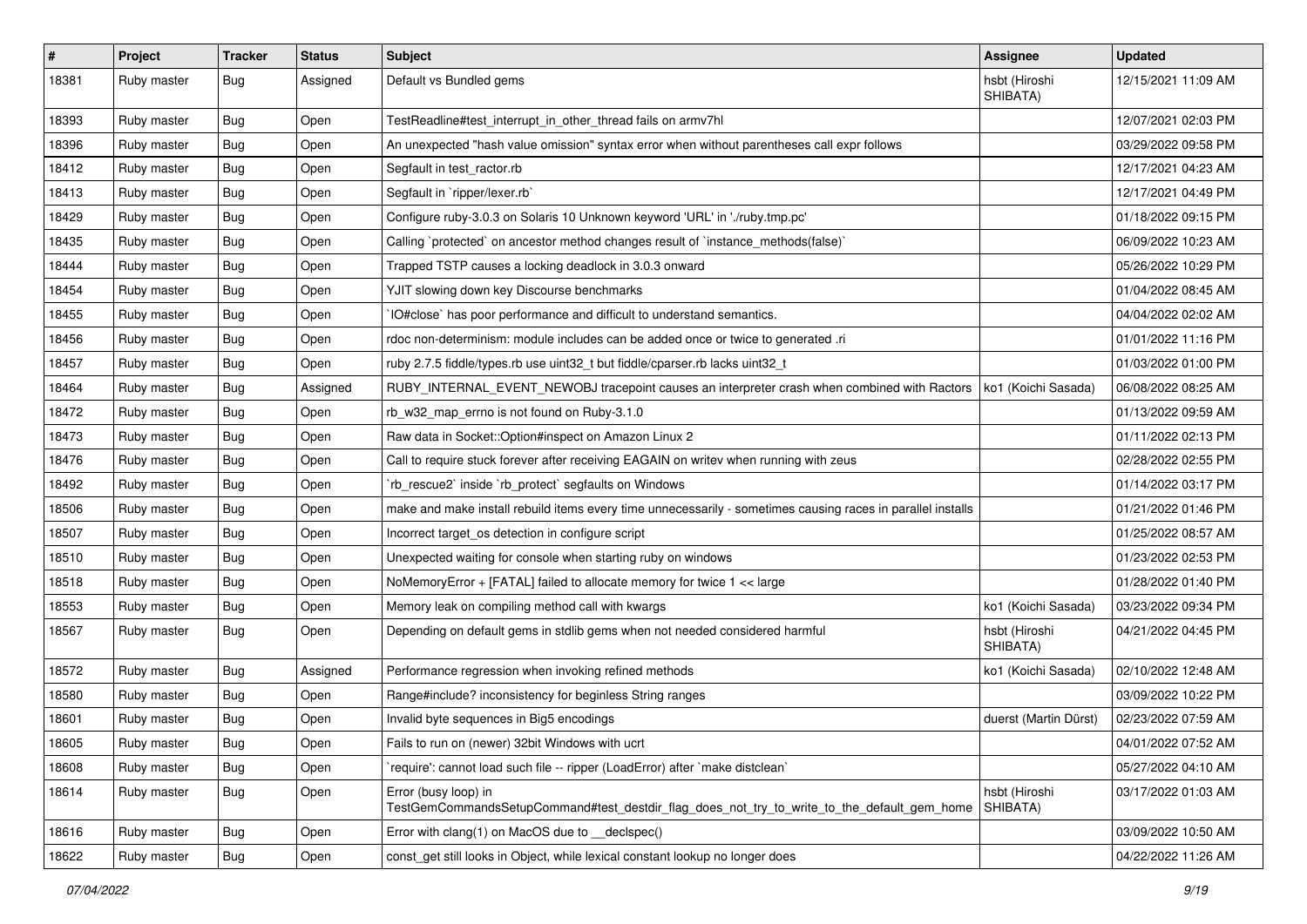| $\vert$ # | Project     | <b>Tracker</b> | <b>Status</b> | <b>Subject</b>                                                                                                     | Assignee                      | <b>Updated</b>      |
|-----------|-------------|----------------|---------------|--------------------------------------------------------------------------------------------------------------------|-------------------------------|---------------------|
| 18623     | Ruby master | Bug            | Open          | make runnable' does not work                                                                                       | nobu (Nobuyoshi<br>Nakada)    | 03/16/2022 01:28 AM |
| 18651     | Ruby master | <b>Bug</b>     | Open          | oob access in CP51932 -> CP50220 transcoder                                                                        | akr (Akira Tanaka)            | 03/23/2022 01:17 PM |
| 18657     | Ruby master | <b>Bug</b>     | Open          | IRB raises exception when stdout is a pipe                                                                         |                               | 06/08/2022 03:34 PM |
| 18658     | Ruby master | <b>Bug</b>     | Open          | Need openssl 3 support for Ubuntu 22.04 (Ruby 2.7.x and 3.0.x)                                                     | rhenium (Kazuki<br>Yamaguchi) | 05/30/2022 08:06 PM |
| 18661     | Ruby master | Bug            | Open          | Net::HTTP behavior changed between 2.6 and 3.1 on windows.                                                         |                               | 03/25/2022 01:57 PM |
| 18666     | Ruby master | <b>Bug</b>     | Open          | No rule to make target 'yaml/yaml.h', needed by 'api.o'                                                            | hsbt (Hiroshi<br>SHIBATA)     | 03/29/2022 11:17 AM |
| 18674     | Ruby master | Bug            | Open          | Build failure `make up` with WSL2                                                                                  |                               | 04/01/2022 08:51 AM |
| 18677     | Ruby master | Bug            | Assigned      | BigDecimal#power (**) returns FloatDomainError when passing an infinite parameter                                  | mrkn (Kenta Murata)           | 04/20/2022 02:04 AM |
| 18678     | Ruby master | <b>Bug</b>     | Open          | Crash on Mac - vm_call0_cfunc_with_frame                                                                           |                               | 05/26/2022 05:40 PM |
| 18686     | Ruby master | <b>Bug</b>     | Open          | Regexp supporting unexpected age properties in Ruby < 3.2                                                          |                               | 04/08/2022 06:52 PM |
| 18727     | Ruby master | <b>Bug</b>     | Assigned      | Make failed on x86_64-cygwin (LoadError)                                                                           | peterzhu2118 (Peter<br>Zhu)   | 04/16/2022 05:15 AM |
| 18731     | Ruby master | <b>Bug</b>     | Open          | Parallel test-all sometimes does not run at all some tests                                                         |                               | 04/23/2022 12:58 PM |
| 18733     | Ruby master | <b>Bug</b>     | Open          | Ruby GC problems cause performance issue with Ractor                                                               |                               | 04/15/2022 09:13 AM |
| 18737     | Ruby master | Bug            | Open          | Windows 'require' is case independent                                                                              |                               | 04/22/2022 06:18 PM |
| 18738     | Ruby master | <b>Bug</b>     | Open          | IRB can't recognize heredoc after words                                                                            |                               | 04/18/2022 12:00 AM |
| 18740     | Ruby master | Bug            | Open          | Use of rightward assignment changes line number needed for line-targeted TracePoint                                |                               | 04/27/2022 09:56 AM |
| 18743     | Ruby master | <b>Bug</b>     | Open          | Enumerator#next / peek re-use each others stacktraces                                                              |                               | 04/19/2022 02:42 PM |
| 18751     | Ruby master | <b>Bug</b>     | Open          | Regression on master for Method#== when comparing public with private method                                       |                               | 05/18/2022 01:27 AM |
| 18758     | Ruby master | <b>Bug</b>     | Open          | Ruby fails to build on M1 Mac when x86 Homebrew is installed                                                       |                               | 04/28/2022 03:19 PM |
| 18759     | Ruby master | <b>Bug</b>     | Open          | snapshot-ruby 2 7: test failure on macos-12                                                                        |                               | 04/28/2022 12:18 AM |
| 18760     | Ruby master | <b>Bug</b>     | Open          | Ractors vs "skynet" microbenchmark                                                                                 |                               | 05/02/2022 11:36 PM |
| 18763     | Ruby master | <b>Bug</b>     | Open          | The configure option "--with-openssl-dir" has lower precedence than pkg-config                                     |                               | 05/11/2022 11:39 AM |
| 18764     | Ruby master | <b>Bug</b>     | Open          | Build Error when Using msys2-mingw64 and Ruby 3.2                                                                  |                               | 05/10/2022 06:48 AM |
| 18767     | Ruby master | <b>Bug</b>     | Open          | IO.foreach hangs up when passes limit=0                                                                            |                               | 06/18/2022 02:56 AM |
| 18768     | Ruby master | <b>Bug</b>     | Open          | Inconsistent behavior of IO, StringIO and String each_line methods when return paragraph and chomp:<br>true passed |                               | 06/10/2022 03:46 PM |
| 18770     | Ruby master | <b>Bug</b>     | Open          | Inconsistent behavior of IO/StringIO's each methods when called with nil as a separator, limit and chomp:<br>true  |                               | 06/06/2022 05:38 PM |
| 18780     | Ruby master | <b>Bug</b>     | Open          | Incorrect binding receiver for C API rb_eval_string()                                                              |                               | 06/15/2022 12:14 AM |
| 18782     | Ruby master | <b>Bug</b>     | Open          | Race conditions in autoload when loading the same feature with multiple threads.                                   |                               | 05/18/2022 09:22 PM |
| 18783     | Ruby master | Bug            | Open          | OptionParser should recognize "-" as an optional argument                                                          |                               | 05/19/2022 12:15 AM |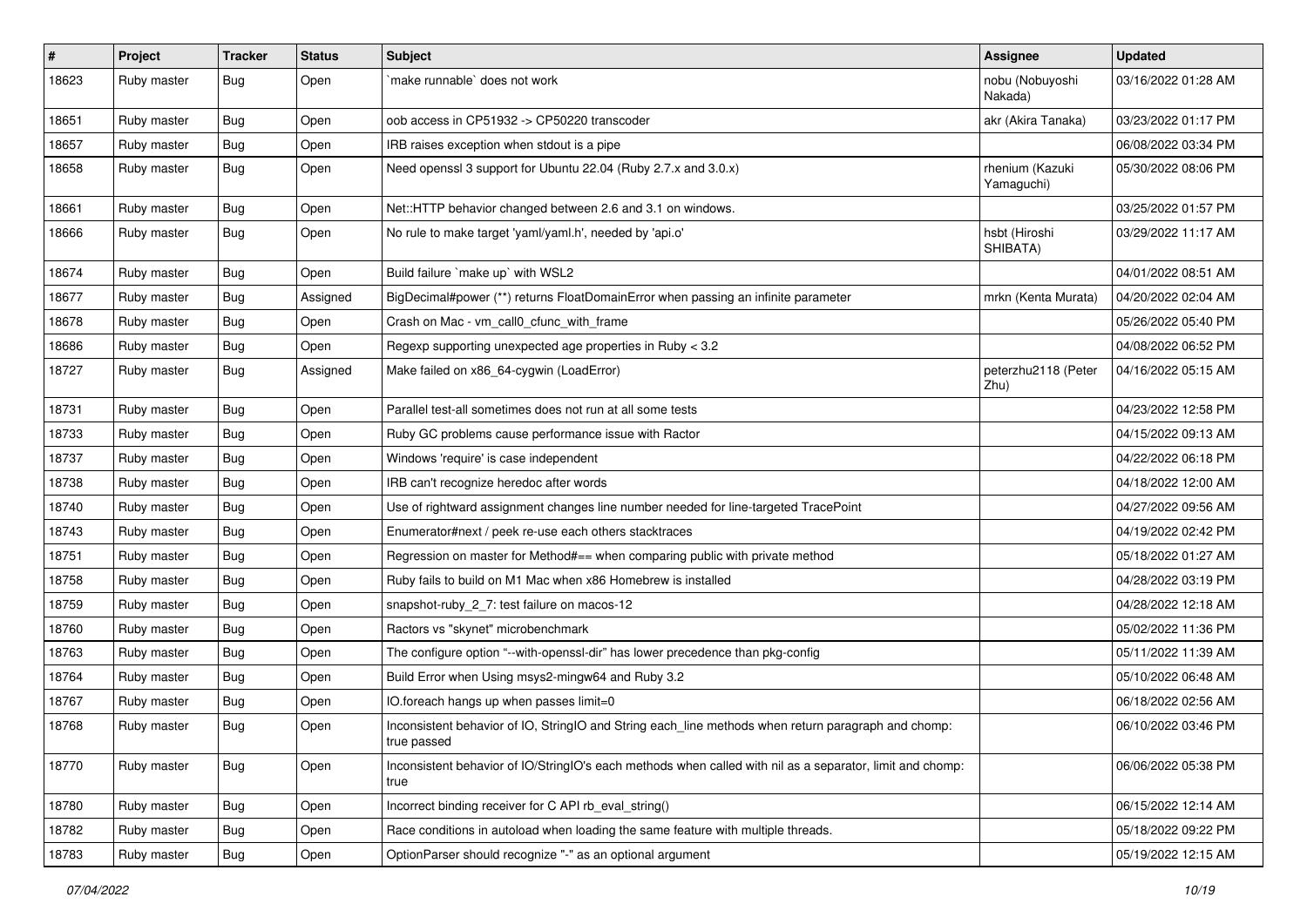| $\vert$ # | Project     | <b>Tracker</b> | <b>Status</b> | Subject                                                                           | <b>Assignee</b>                   | <b>Updated</b>      |
|-----------|-------------|----------------|---------------|-----------------------------------------------------------------------------------|-----------------------------------|---------------------|
| 18784     | Ruby master | Bug            | Open          | FileUtils.rm_f`and `FileUtils.rm_rf` should not mask exceptions                   |                                   | 05/16/2022 09:04 AM |
| 18789     | Ruby master | <b>Bug</b>     | Open          | make test-bundled-gems failed after make install                                  |                                   | 05/18/2022 01:01 AM |
| 18790     | Ruby master | Bug            | Assigned      | cannot load such file -- digest (LoadError)                                       | hsbt (Hiroshi<br>SHIBATA)         | 06/06/2022 12:41 AM |
| 18794     | Ruby master | Bug            | Open          | Windows - intermittent SEGV TestObjSpace#test_reachable_objects_during_iteration  |                                   | 06/30/2022 11:13 PM |
| 18795     | Ruby master | Bug            | Open          | Verbose GC debug output with -DRGENGC_DEBUG=5 causes a crash                      |                                   | 06/08/2022 08:24 AM |
| 18796     | Ruby master | Bug            | Open          | GC compaction gets stuck on Mac OS when a debugger is attached                    |                                   | 06/08/2022 08:25 AM |
| 18797     | Ruby master | Bug            | Open          | Third argument to Regexp.new is a bit broken                                      |                                   | 05/23/2022 10:11 AM |
| 18799     | Ruby master | <b>Bug</b>     | Open          | Refinement#import_methods vs attr_reader                                          |                                   | 05/25/2022 06:50 AM |
| 18804     | Ruby master | <b>Bug</b>     | Open          | Invalid line number for putnil instruction                                        |                                   | 05/25/2022 09:22 AM |
| 18805     | Ruby master | Bug            | Open          | IO::Buffer is inconsistent when returning a string from an empty buffer           |                                   | 05/25/2022 12:45 PM |
| 18808     | Ruby master | Bug            | Assigned      | Cannot compile ruby 3.1.2 on powerpc64le-linux without disabling the jit features | k0kubun (Takashi<br>Kokubun)      | 06/20/2022 10:40 AM |
| 18810     | Ruby master | Bug            | Open          | Make `Kernel#p` interruptable.                                                    | ioquatix (Samuel<br>Williams)     | 05/30/2022 12:44 AM |
| 18816     | Ruby master | Bug            | Open          | Ractor segfaulting MacOS 12.4 (aarch64 / M1 processor)                            |                                   | 06/13/2022 01:46 PM |
| 18818     | Ruby master | Bug            | Open          | SEGV (Fiber scheduler?)                                                           | ioquatix (Samuel<br>Williams)     | 06/06/2022 06:31 PM |
| 18826     | Ruby master | Bug            | Open          | Symbol#to_proc inconsistent, sometimes calls private methods                      |                                   | 06/16/2022 07:27 AM |
| 18837     | Ruby master | <b>Bug</b>     | Open          | Not possible to evaluate expression with numbered parameters in it                |                                   | 06/17/2022 12:48 PM |
| 18842     | Ruby master | <b>Bug</b>     | Open          | Ruby's Resolv library does not handle correctly the `NODATA` case                 |                                   | 06/19/2022 05:39 PM |
| 18878     | Ruby master | Bug            | Open          | parse.y: Foo::Bar {} is inconsistently rejected                                   |                                   | 06/28/2022 03:38 AM |
| 18880     | Ruby master | Bug            | Open          | IO#sysread on Windows does not validate arguments                                 |                                   | 06/26/2022 04:26 PM |
| 18883     | Ruby master | Bug            | Open          | parse.y: trailing comma cannot coexist with star                                  |                                   | 06/28/2022 07:25 AM |
| 18886     | Ruby master | <b>Bug</b>     | Open          | Struct aref and aset don't trigger any tracepoints.                               | ko1 (Koichi Sasada)               | 06/29/2022 06:05 AM |
| 18887     | Ruby master | Bug            | Open          | documentation for protected methods                                               |                                   | 06/29/2022 08:08 AM |
| 18890     | Ruby master | Bug            | Open          | parse.y: pattern label is newline-sensitive if it is dynamic                      |                                   | 07/03/2022 05:59 AM |
| 18892     | Ruby master | Bug            | Open          | ARGF. lineno starts from 2 when the file has shebang                              |                                   | 07/02/2022 06:11 AM |
| 1644      | Ruby master | Feature        | Assigned      | recv on inherited socket wrapped in TCPSocket does not read data, on Windows      | cruby-windows                     | 12/10/2020 08:45 AM |
| 2294      | Ruby master | Feature        | Assigned      | [PATCH] ruby_bind_stack() to embed Ruby in coroutine                              | ko1 (Koichi Sasada)               | 01/05/2018 09:00 PM |
| 2324      | Ruby master | Feature        | Assigned      | Dir instance methods for relative path                                            | nobu (Nobuyoshi<br>Nakada)        | 12/25/2017 05:58 PM |
| 2631      | Ruby master | Feature        | Assigned      | Allow IO#reopen to take a block                                                   | Glass_saga (Masaki<br>Matsushita) | 05/24/2018 01:22 PM |
| 3608      | Ruby master | Feature        | Assigned      | Enhancing Pathname#each_child to be lazy                                          | akr (Akira Tanaka)                | 12/25/2017 06:14 PM |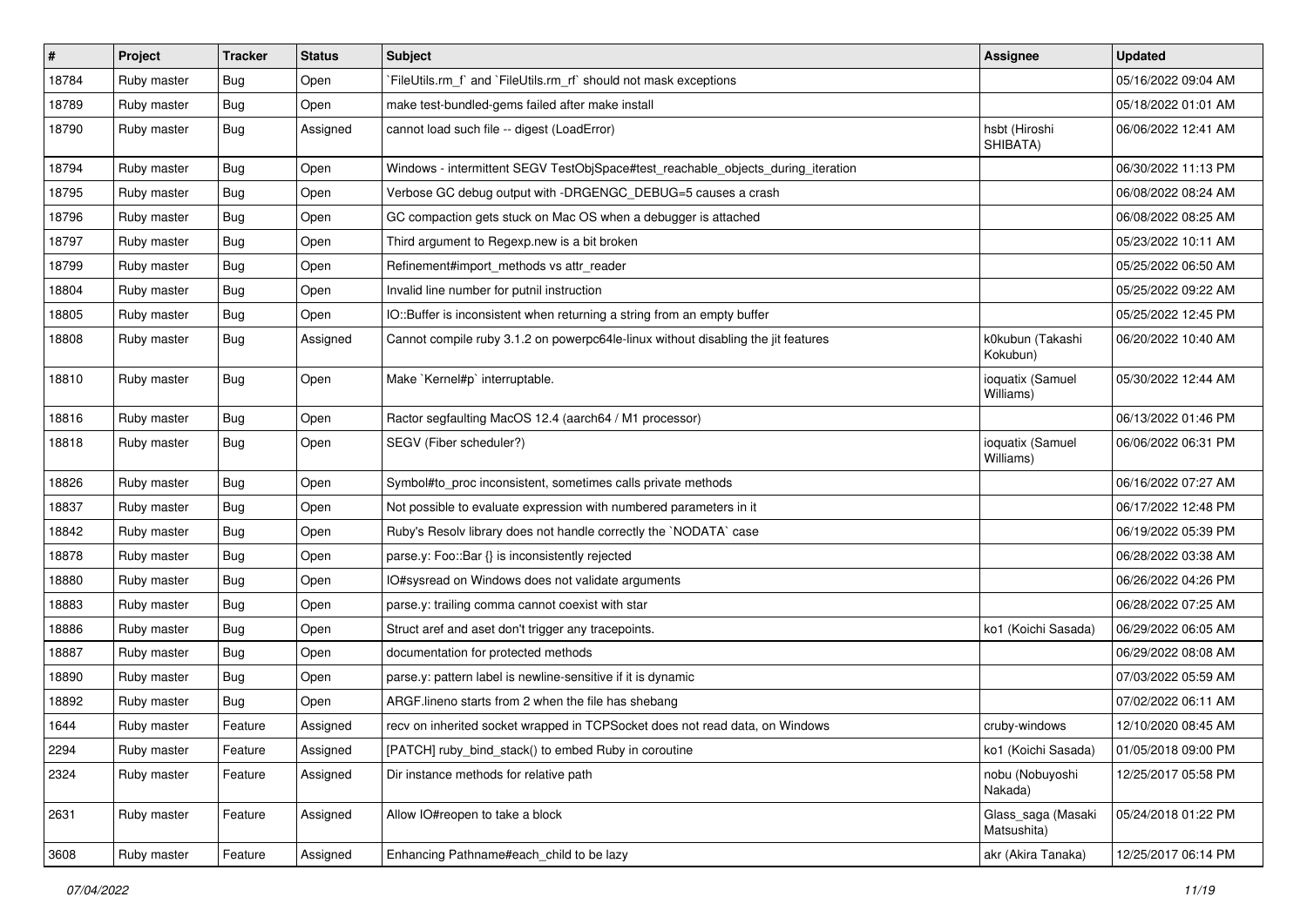| $\vert$ # | Project     | <b>Tracker</b> | <b>Status</b> | Subject                                                             | <b>Assignee</b>              | <b>Updated</b>      |
|-----------|-------------|----------------|---------------|---------------------------------------------------------------------|------------------------------|---------------------|
| 3731      | Ruby master | Feature        | Assigned      | Easier Embedding API for Ruby                                       | ko1 (Koichi Sasada)          | 12/25/2017 06:14 PM |
| 3953      | Ruby master | Feature        | Assigned      | TCPSocket / UDPSocket do not accept IPAddr objects.                 | knu (Akinori MUSHA)          | 12/25/2017 06:14 PM |
| 4247      | Ruby master | Feature        | Assigned      | New features for Array#sample, Array#choice                         | mame (Yusuke<br>Endoh)       | 12/25/2017 06:14 PM |
| 4464      | Ruby master | Feature        | Assigned      | [PATCH] add Fcntl:: Flock object for easier use of POSIX file locks | kosaki (Motohiro<br>KOSAKI)  | 12/25/2017 06:14 PM |
| 4514      | Ruby master | Feature        | Assigned      | #deep clone and #deep dup for Objects                               | matz (Yukihiro<br>Matsumoto) | 12/25/2017 06:14 PM |
| 4521      | Ruby master | Feature        | Assigned      | NoMethodError#message may take very long to execute                 | matz (Yukihiro<br>Matsumoto) | 12/25/2017 06:14 PM |
| 4539      | Ruby master | Feature        | Assigned      | Array#zip with                                                      | matz (Yukihiro<br>Matsumoto) | 11/28/2019 08:23 AM |
| 4592      | Ruby master | Feature        | Assigned      | Tempfile0000000                                                     | matz (Yukihiro<br>Matsumoto) | 12/25/2017 06:14 PM |
| 4818      | Ruby master | Feature        | Assigned      | Add method marshalable?                                             | matz (Yukihiro<br>Matsumoto) | 12/25/2017 06:15 PM |
| 4824      | Ruby master | Feature        | Assigned      | Provide method Kernel#executed?                                     | matz (Yukihiro<br>Matsumoto) | 03/05/2018 04:57 AM |
| 4831      | Ruby master | Feature        | Assigned      | Integer#prime_factors                                               | yugui (Yuki Sonoda)          | 01/23/2018 08:09 AM |
| 4924      | Ruby master | Feature        | Assigned      | mkmf have header fails with C++ headers                             | nobu (Nobuyoshi<br>Nakada)   | 12/25/2017 06:15 PM |
| 5007      | Ruby master | Feature        | Assigned      | Proc#call_under: Unifying instance_eval and instance_exec           | matz (Yukihiro<br>Matsumoto) | 04/19/2018 07:57 AM |
| 5064      | Ruby master | Feature        | Assigned      | HTTP user-agent class                                               | matz (Yukihiro<br>Matsumoto) | 12/25/2017 06:15 PM |
| 5129      | Ruby master | Feature        | Assigned      | Create a core class "FileArray" and make "ARGF" its instance        | matz (Yukihiro<br>Matsumoto) | 01/23/2018 02:02 PM |
| 5133      | Ruby master | Feature        | Assigned      | Array#unzip as an alias of Array#transpose                          | mrkn (Kenta Murata)          | 12/25/2017 06:15 PM |
| 5310      | Ruby master | Feature        | Assigned      | Integral objects                                                    | mrkn (Kenta Murata)          | 12/25/2017 06:15 PM |
| 5389      | Ruby master | Feature        | Assigned      | New method Enumerator#iterate                                       | matz (Yukihiro<br>Matsumoto) | 12/25/2017 06:15 PM |
| 5434      | Ruby master | Feature        | Assigned      | Allow per-class whitelisting of methods safe to expose through DRb  | seki (Masatoshi Seki)        | 12/25/2017 06:15 PM |
| 5445      | Ruby master | Feature        | Assigned      | Need RUBYOPT -r before ARGV -r                                      | matz (Yukihiro<br>Matsumoto) | 12/25/2017 06:15 PM |
| 5456      | Ruby master | Feature        | Assigned      | kernel#syscall() should be removed.                                 | matz (Yukihiro<br>Matsumoto) | 12/10/2020 08:46 AM |
| 5461      | Ruby master | Feature        | Assigned      | Add pipelining to Net::HTTP                                         | naruse (Yui NARUSE)          | 12/25/2017 06:15 PM |
| 5478      | Ruby master | Feature        | Open          | Add syntax to import Set into core                                  |                              | 09/02/2020 12:24 PM |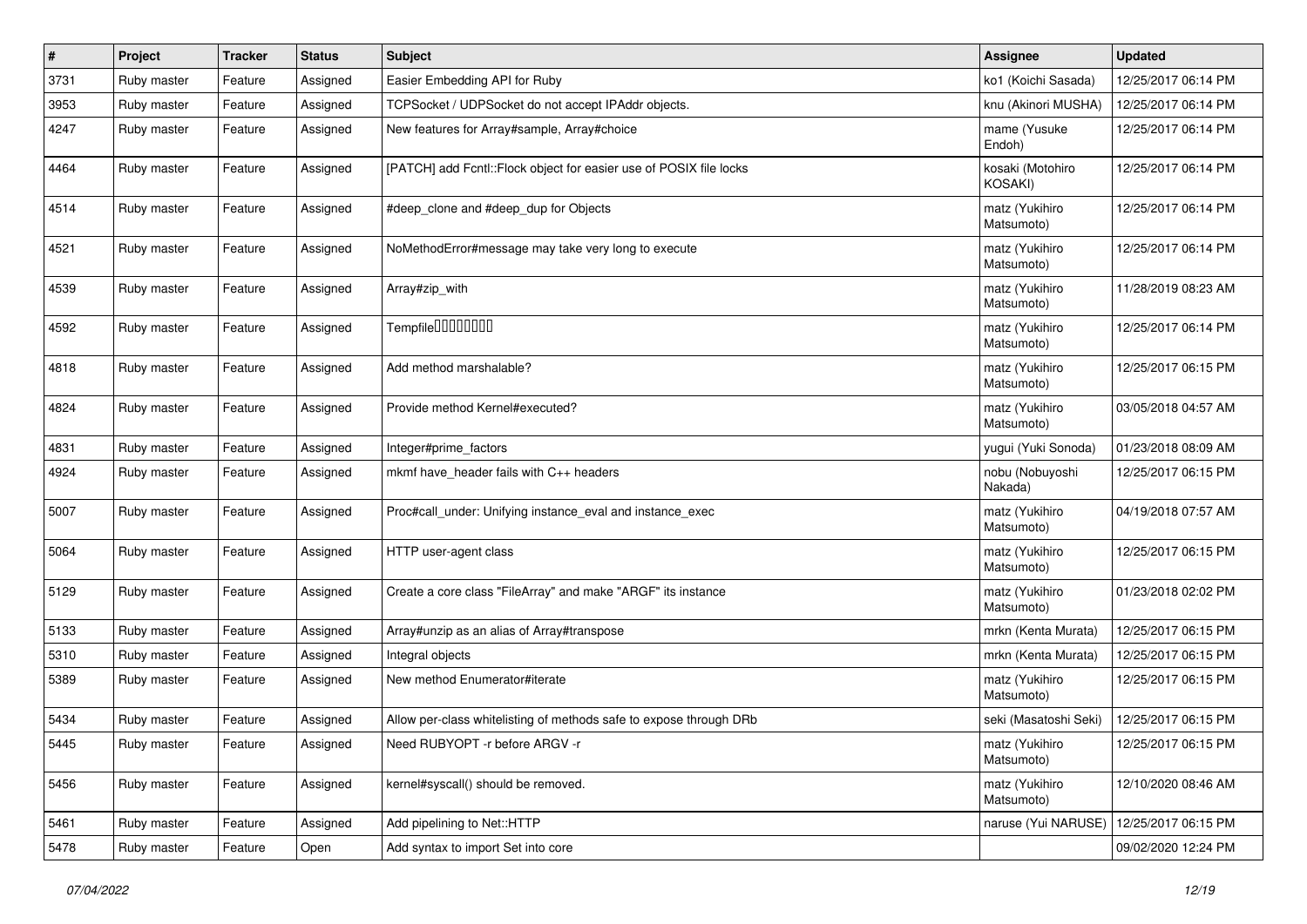| $\sharp$ | Project     | <b>Tracker</b> | <b>Status</b> | <b>Subject</b>                                           | <b>Assignee</b>              | <b>Updated</b>      |
|----------|-------------|----------------|---------------|----------------------------------------------------------|------------------------------|---------------------|
| 5558     | Ruby master | Feature        | Assigned      | String#% strange arity errors                            | matz (Yukihiro<br>Matsumoto) | 12/25/2017 06:15 PM |
| 5582     | Ruby master | Feature        | Assigned      | Allow clone of singleton methods on a BasicObject        | matz (Yukihiro<br>Matsumoto) | 12/25/2017 06:15 PM |
| 5617     | Ruby master | Feature        | Assigned      | Allow install RubyGems into dediceted directory          | hsbt (Hiroshi<br>SHIBATA)    | 05/16/2018 09:15 AM |
| 5643     | Ruby master | Feature        | Assigned      | require/load options and binding option                  | matz (Yukihiro<br>Matsumoto) | 12/25/2017 06:15 PM |
| 5654     | Ruby master | Feature        | Assigned      | Introduce global lock to avoid concurrent require        | nahi (Hiroshi<br>Nakamura)   | 12/25/2017 06:15 PM |
| 5741     | Ruby master | Feature        | Assigned      | Secure Erasure of Passwords                              | matz (Yukihiro<br>Matsumoto) | 12/25/2017 06:15 PM |
| 5749     | Ruby master | Feature        | Assigned      | new method String#match all needed                       | matz (Yukihiro<br>Matsumoto) | 12/25/2017 06:15 PM |
| 5764     | Ruby master | Feature        | Assigned      | Net::HTTP should assume HTTP/0.9 on unexpected responses | naruse (Yui NARUSE)          | 07/15/2019 05:06 PM |
| 5781     | Ruby master | Feature        | Assigned      | Query attributes (attribute methods ending in `?` mark)  | matz (Yukihiro<br>Matsumoto) | 01/10/2020 06:34 AM |
| 5825     | Ruby master | Feature        | Assigned      | Sweet instance var assignment in the object initializer  | matz (Yukihiro<br>Matsumoto) | 12/10/2020 08:53 AM |
| 5945     | Ruby master | Feature        | Assigned      | Add the ability to mark a at exit as process-local.      | matz (Yukihiro<br>Matsumoto) | 10/10/2018 08:29 AM |
| 5970     | Ruby master | Feature        | Assigned      | Add Enumerable#join with same semantics as Array#join    | matz (Yukihiro<br>Matsumoto) | 12/25/2017 06:15 PM |
| 6012     | Ruby master | Feature        | Assigned      | Proc#source_location also return the column              | nobu (Nobuyoshi<br>Nakada)   | 02/12/2019 07:49 AM |
| 6047     | Ruby master | Feature        | Assigned      | read_all: Grow buffer exponentially in generic case      |                              | 09/13/2015 03:19 AM |
| 6133     | Ruby master | Feature        | Assigned      | SSLSocket <sup>[]</sup> shutdown <sup>[][][]</sup>       |                              | 09/13/2015 03:22 AM |
| 6265     | Ruby master | Feature        | Assigned      | Remove 'useless' 'concatenation' syntax                  | naruse (Yui NARUSE)          | 08/10/2016 02:36 AM |
| 6277     | Ruby master | Feature        | Assigned      | Hash#convert key                                         | matz (Yukihiro<br>Matsumoto) | 12/25/2017 06:15 PM |
| 6293     | Ruby master | Feature        | Assigned      | new queue / blocking queues                              | matz (Yukihiro<br>Matsumoto) | 12/25/2017 06:15 PM |
| 6308     | Ruby master | Feature        | Assigned      | Eliminate delegation from WeakRef                        | matz (Yukihiro<br>Matsumoto) | 12/23/2021 11:40 PM |
| 6309     | Ruby master | Feature        | Assigned      | Add a reference queue for weak references                | matz (Yukihiro<br>Matsumoto) | 08/23/2020 09:07 PM |
| 6317     | Ruby master | Feature        | Assigned      | Range#cover?000000Range00000000000000000000              | matz (Yukihiro<br>Matsumoto) | 12/25/2017 06:15 PM |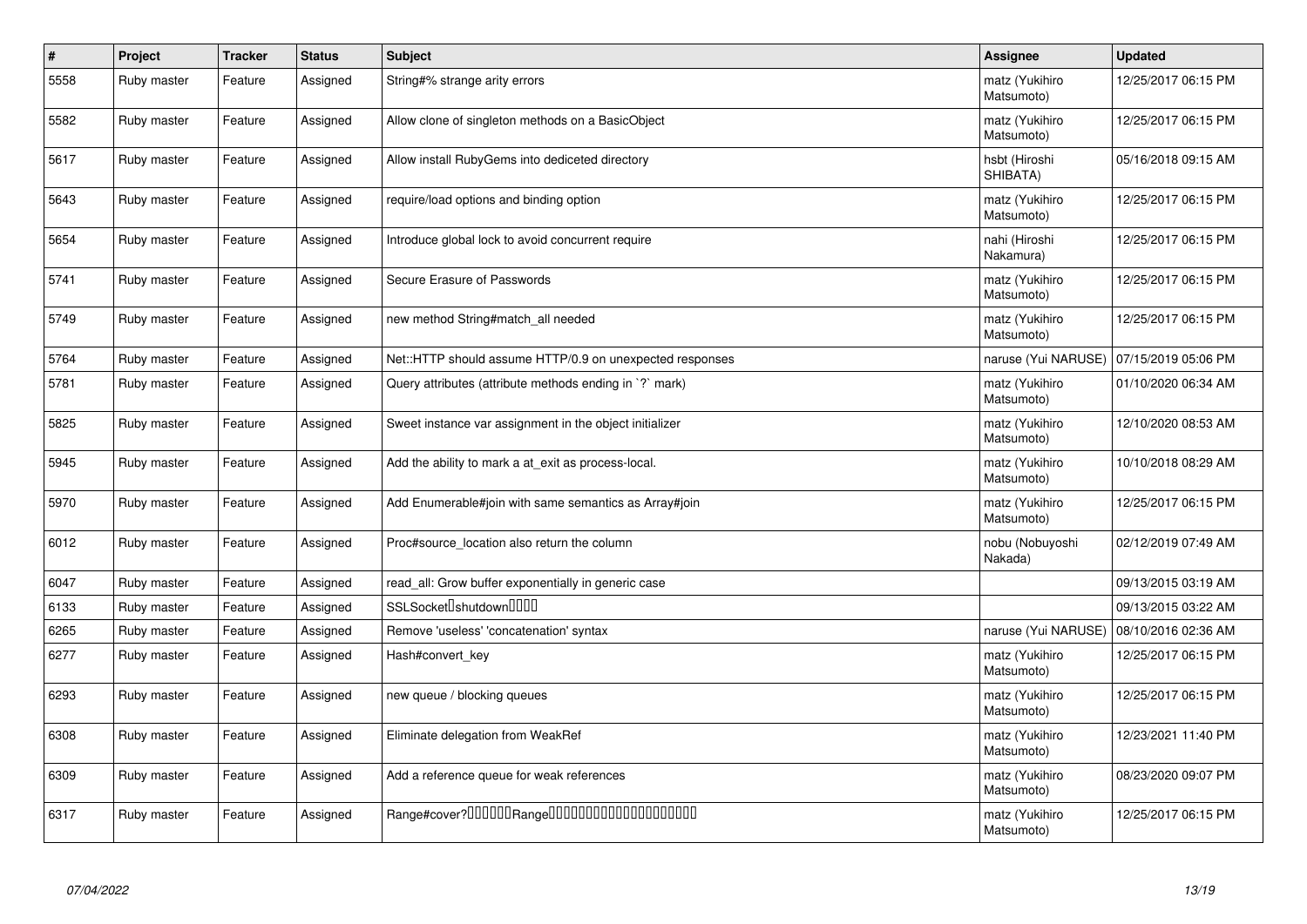| $\vert$ # | Project     | <b>Tracker</b> | <b>Status</b> | <b>Subject</b>                                                                                                                                            | Assignee                     | <b>Updated</b>      |
|-----------|-------------|----------------|---------------|-----------------------------------------------------------------------------------------------------------------------------------------------------------|------------------------------|---------------------|
| 6337      | Ruby master | Feature        | Assigned      | FileUtils#sync                                                                                                                                            | matz (Yukihiro<br>Matsumoto) | 12/25/2017 06:15 PM |
| 6354      | Ruby master | Feature        | Assigned      | Remove escape (break/return/redo/next support) from class/module scope                                                                                    | matz (Yukihiro<br>Matsumoto) | 12/25/2017 06:15 PM |
| 6376      | Ruby master | Feature        | Assigned      | Feature lookup and checking if feature is loaded                                                                                                          | matz (Yukihiro<br>Matsumoto) | 12/25/2017 06:15 PM |
| 6413      | Ruby master | Feature        | Assigned      | Make Dir.entries default to Dir.entries (Dir.pwd)                                                                                                         | matz (Yukihiro<br>Matsumoto) | 12/25/2017 06:15 PM |
| 6445      | Ruby master | Feature        | Assigned      | request for default length/position on string index                                                                                                       | matz (Yukihiro<br>Matsumoto) | 12/25/2017 06:15 PM |
| 6452      | Ruby master | Feature        | Assigned      | Allow extend to override class methods                                                                                                                    | matz (Yukihiro<br>Matsumoto) | 12/10/2020 08:53 AM |
| 6590      | Ruby master | Feature        | Assigned      | Dealing with bigdecimal, etc gems in JRuby                                                                                                                | hsbt (Hiroshi<br>SHIBATA)    | 05/15/2019 08:33 PM |
| 6594      | Ruby master | Feature        | Assigned      | <b>Integrated Functor</b>                                                                                                                                 | matz (Yukihiro<br>Matsumoto) | 12/10/2020 08:53 AM |
| 6596      | Ruby master | Feature        | Assigned      | New method `Array#indexes`                                                                                                                                | matz (Yukihiro<br>Matsumoto) | 07/29/2020 01:41 AM |
| 6611      | Ruby master | Feature        | Assigned      | Comments requested on implementation of set parse func                                                                                                    | matz (Yukihiro<br>Matsumoto) | 12/25/2017 06:15 PM |
| 6613      | Ruby master | Feature        | Assigned      | VT_RECORD, IRecordInfo Support in WIN32OLE                                                                                                                | suke (Masaki Suketa)         | 12/25/2017 06:15 PM |
| 6641      | Ruby master | Feature        | Open          | Hash.auto constructor                                                                                                                                     | matz (Yukihiro<br>Matsumoto) | 12/25/2017 06:15 PM |
| 6648      | Ruby master | Feature        | Assigned      | Provide a standard API for retrieving all command-line flags passed to Ruby                                                                               | matz (Yukihiro<br>Matsumoto) | 12/25/2017 06:15 PM |
| 6671      | Ruby master | Feature        | Assigned      | File.split all and File.split root                                                                                                                        | matz (Yukihiro<br>Matsumoto) | 12/25/2017 06:15 PM |
| 6682      | Ruby master | Feature        | Assigned      | Add a method to return an instance attached by a singleton class                                                                                          | shyouhei (Shyouhei<br>Urabe) | 12/25/2017 06:15 PM |
| 6687      | Ruby master | Feature        | Open          | Enumerable#with                                                                                                                                           |                              | 12/25/2017 06:15 PM |
| 6694      | Ruby master | Feature        | Assigned      | Thread.new without block.                                                                                                                                 | ko1 (Koichi Sasada)          | 12/25/2017 06:15 PM |
| 6695      | Ruby master | Feature        | Assigned      | Configuration for Thread/Fiber creation                                                                                                                   | ko1 (Koichi Sasada)          | 12/25/2017 06:15 PM |
| 6733      | Ruby master | Feature        | Open          | New inspect framework                                                                                                                                     |                              | 11/24/2021 05:06 AM |
| 6758      | Ruby master | Feature        | Open          | Object#sequence                                                                                                                                           |                              | 12/25/2017 06:15 PM |
| 6769      | Ruby master | Feature        | Assigned      | rbinstall.rb: install both src and batch files separetely                                                                                                 | nobu (Nobuyoshi<br>Nakada)   | 10/30/2015 12:38 PM |
| 6783      | Ruby master | Feature        | Open          | Infinite loop in inspect, not overriding inspect, to_s, and no known circular references. Stepping into inspect<br>in debugger locks it up with 100% CPU. |                              | 08/05/2019 11:13 PM |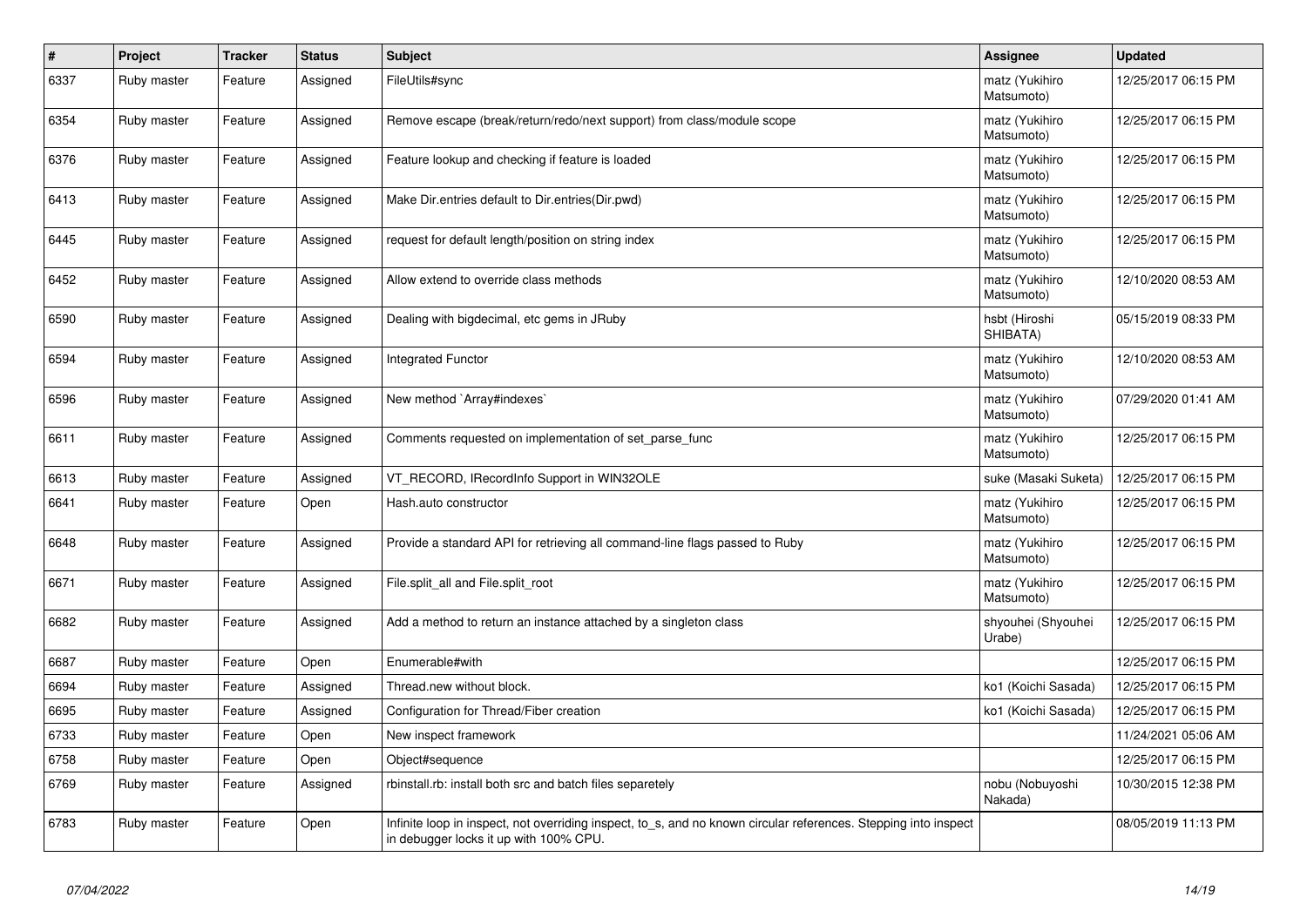| #    | Project     | <b>Tracker</b> | <b>Status</b> | <b>Subject</b>                                                                                                    | <b>Assignee</b>                   | <b>Updated</b>      |
|------|-------------|----------------|---------------|-------------------------------------------------------------------------------------------------------------------|-----------------------------------|---------------------|
| 6802 | Ruby master | Feature        | Assigned      | String#scan should have equivalent yielding MatchData                                                             | matz (Yukihiro<br>Matsumoto)      | 12/25/2017 06:15 PM |
| 6810 | Ruby master | Feature        | Assigned      | module A::B; end` is not equivalent to `module A; module B; end; end` with respect to constant lookup`<br>(scope) | matz (Yukihiro<br>Matsumoto)      | 12/10/2020 09:22 AM |
| 6811 | Ruby master | Feature        | Assigned      | File, Dir and FileUtils should have bang-versions of singleton methods that fails silently                        | matz (Yukihiro<br>Matsumoto)      | 12/25/2017 06:15 PM |
| 6817 | Ruby master | Feature        | Open          | Partial application                                                                                               | matz (Yukihiro<br>Matsumoto)      | 12/25/2017 06:15 PM |
| 6828 | Ruby master | Feature        | Open          | <b>Constancy of Constants</b>                                                                                     |                                   | 12/10/2020 08:47 AM |
| 6841 | Ruby master | Feature        | Assigned      | Shorthand for Assigning Return Value of Method to Self                                                            | matz (Yukihiro<br>Matsumoto)      | 12/10/2020 08:53 AM |
| 6842 | Ruby master | Feature        | Assigned      | Add Optional Arguments to String#strip                                                                            | matz (Yukihiro<br>Matsumoto)      | 08/24/2016 05:50 AM |
| 6857 | Ruby master | Feature        | Assigned      | bigdecimal/math BigMath.E/BigMath.exp R. P. Feynman inspired optimization                                         | mrkn (Kenta Murata)               | 12/25/2017 06:15 PM |
| 6869 | Ruby master | Feature        | Open          | Do not treat `_` parameter exceptionally                                                                          | matz (Yukihiro<br>Matsumoto)      | 12/10/2020 08:58 AM |
| 6946 | Ruby master | Feature        | Open          | FIPS support?                                                                                                     |                                   | 11/07/2018 04:00 PM |
| 6973 | Ruby master | Feature        | Assigned      | Add an #integral? method to Numeric to test for whole-number values                                               | mrkn (Kenta Murata)               | 12/25/2017 06:15 PM |
| 7060 | Ruby master | Feature        | Open          | Broaden support for chmod                                                                                         |                                   | 12/25/2017 06:15 PM |
| 7082 | Ruby master | Feature        | Open          | Process.kill 0 in windows can return spurious success                                                             |                                   | 12/25/2017 06:15 PM |
| 7086 | Ruby master | Feature        | Assigned      | Condition Variable#wait has meaningless return value                                                              | kosaki (Motohiro<br>KOSAKI)       | 12/25/2017 06:15 PM |
| 7087 | Ruby master | Feature        | Assigned      | ::ConditionVariable#wait does not work with Monitor because Monitor#sleep does not exist                          | matz (Yukihiro<br>Matsumoto)      | 12/25/2017 06:15 PM |
| 7106 | Ruby master | Feature        | Open          | FileUtils.touch should allow touching the symlink itself rather than the file the link points to                  |                                   | 12/25/2017 06:15 PM |
| 7121 | Ruby master | Feature        | Assigned      | Extending the use of `require'                                                                                    | matz (Yukihiro<br>Matsumoto)      | 12/25/2017 06:15 PM |
| 7132 | Ruby master | Feature        | Assigned      | Alternation between named / ordered method arguments and aliases for method arguments.                            | matz (Yukihiro<br>Matsumoto)      | 12/25/2017 06:15 PM |
| 7148 | Ruby master | Feature        | Assigned      | Improved Tempfile w/o DelegateClass                                                                               | Glass_saga (Masaki<br>Matsushita) | 03/27/2019 09:51 AM |
| 7149 | Ruby master | Feature        | Open          | Constant magic for everyone.                                                                                      | matz (Yukihiro<br>Matsumoto)      | 12/25/2017 06:15 PM |
| 7220 | Ruby master | Feature        | Open          | Separate IO#dup, StringIO#initialize_copy from dup(2)                                                             |                                   | 12/10/2020 08:47 AM |
| 7250 | Ruby master | Feature        | Open          | A mechanism to include at once both instance-level and class-level methods from a module                          |                                   | 12/25/2017 06:15 PM |
| 7314 | Ruby master | Feature        | Assigned      | Convert Proc to Lambda doesn't work in MRI                                                                        | matz (Yukihiro<br>Matsumoto)      | 05/21/2016 09:15 AM |
| 7321 | Ruby master | Feature        | Assigned      | Newton.#nsolve 00 2 0000000000                                                                                    | mrkn (Kenta Murata)               | 12/25/2017 06:15 PM |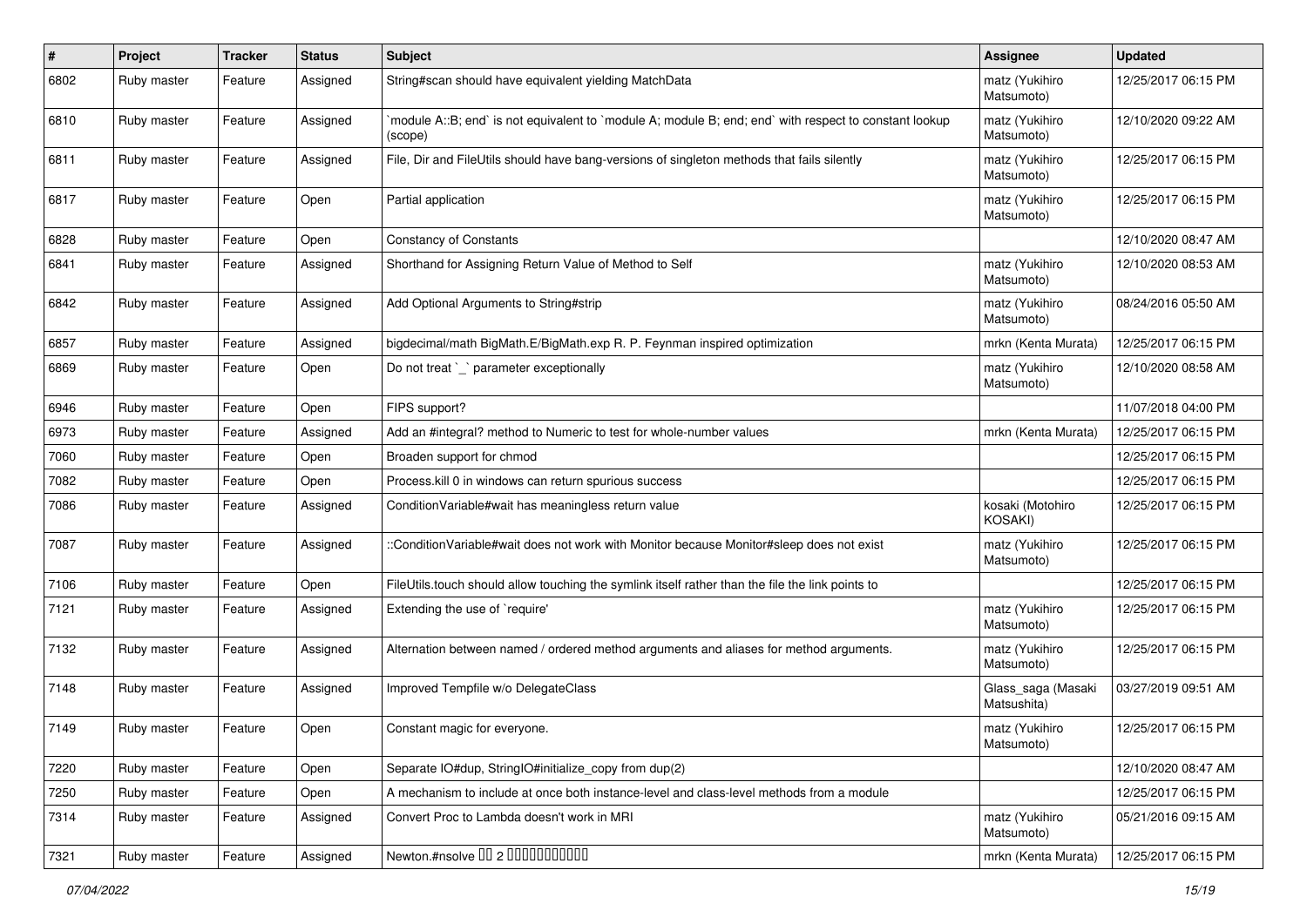| $\vert$ # | Project     | <b>Tracker</b> | <b>Status</b> | <b>Subject</b>                                                                     | <b>Assignee</b>                       | <b>Updated</b>      |
|-----------|-------------|----------------|---------------|------------------------------------------------------------------------------------|---------------------------------------|---------------------|
| 7340      | Ruby master | Feature        | Open          | 'each with' or 'into' alias for 'each with object'                                 |                                       | 12/25/2017 06:15 PM |
| 7341      | Ruby master | Feature        | Open          | Enumerable#associate                                                               |                                       | 12/25/2017 06:15 PM |
| 7349      | Ruby master | Feature        | Assigned      | Struct#inspect needs more meaningful output                                        | matz (Yukihiro<br>Matsumoto)          | 12/25/2017 06:15 PM |
| 7362      | Ruby master | Feature        | Assigned      | Adding Pathname#start with?                                                        | akr (Akira Tanaka)                    | 12/25/2017 06:15 PM |
| 7377      | Ruby master | Feature        | Open          | #indetical? as an alias for #equal?                                                | matz (Yukihiro<br>Matsumoto)          | 12/25/2017 06:15 PM |
| 7384      | Ruby master | Feature        | Open          | Rename #each_with_object to #each_with                                             |                                       | 12/25/2017 06:15 PM |
| 7394      | Ruby master | Feature        | Assigned      | Enumerable#find ifnone parameter could be non-callable                             | nobu (Nobuyoshi<br>Nakada)            | 02/10/2021 09:32 AM |
| 7412      | Ruby master | Feature        | Assigned      | Pathname#relative path from does not support mixed directory separators on windows | akr (Akira Tanaka)                    | 01/05/2018 09:00 PM |
| 7436      | Ruby master | Feature        | Assigned      | Allow for a "granularity" flag for backtrace_locations                             | matz (Yukihiro<br>Matsumoto)          | 12/25/2017 06:15 PM |
| 7444      | Ruby master | Feature        | Open          | Array#product_set                                                                  | matz (Yukihiro<br>Matsumoto)          | 12/25/2017 06:15 PM |
| 7488      | Ruby master | Feature        | Assigned      | Receiving object_id in object creation probes                                      | tenderlovemaking<br>(Aaron Patterson) | 12/25/2017 06:15 PM |
| 7503      | Ruby master | Feature        | Assigned      | make timeout.rb async-interrupt safe by default                                    | matz (Yukihiro<br>Matsumoto)          | 12/25/2017 06:15 PM |
| 7518      | Ruby master | Feature        | Assigned      | Fiddle::Pointer#to_str and Fiddle::Pointer#to_int should be removed                | tenderlovemaking<br>(Aaron Patterson) | 08/15/2013 04:56 AM |
| 7532      | Ruby master | Feature        | Assigned      | Hardcoded compiler location                                                        | nobu (Nobuyoshi<br>Nakada)            | 12/25/2017 06:15 PM |
| 7545      | Ruby master | Feature        | Open          | Make Range act as a "lazy ordered set"                                             |                                       | 12/10/2020 08:49 AM |
| 7546      | Ruby master | Feature        | Open          | Change behavior of `Array#slice` for an argument of `Range` class                  | matz (Yukihiro<br>Matsumoto)          | 12/10/2020 08:49 AM |
| 7548      | Ruby master | Feature        | Open          | <b>Load and Require Callbacks</b>                                                  | matz (Yukihiro<br>Matsumoto)          | 12/25/2017 06:15 PM |
| 7580      | Ruby master | Feature        | Assigned      | Range translation                                                                  | matz (Yukihiro<br>Matsumoto)          | 06/11/2018 09:51 AM |
| 7604      | Ruby master | Feature        | Open          | Make === comparison operator ability to delegate comparison to an argument         | matz (Yukihiro<br>Matsumoto)          | 12/25/2017 06:15 PM |
| 7611      | Ruby master | Feature        | Open          | Focal method for all loads/requires                                                | matz (Yukihiro<br>Matsumoto)          | 12/25/2017 06:15 PM |
| 7614      | Ruby master | Feature        | Open          | alias_accessor                                                                     | matz (Yukihiro<br>Matsumoto)          | 12/25/2017 06:15 PM |
| 7644      | Ruby master | Feature        | Assigned      | In refinements, change "using" keyword to a less generic word.                     | matz (Yukihiro<br>Matsumoto)          | 12/10/2020 08:49 AM |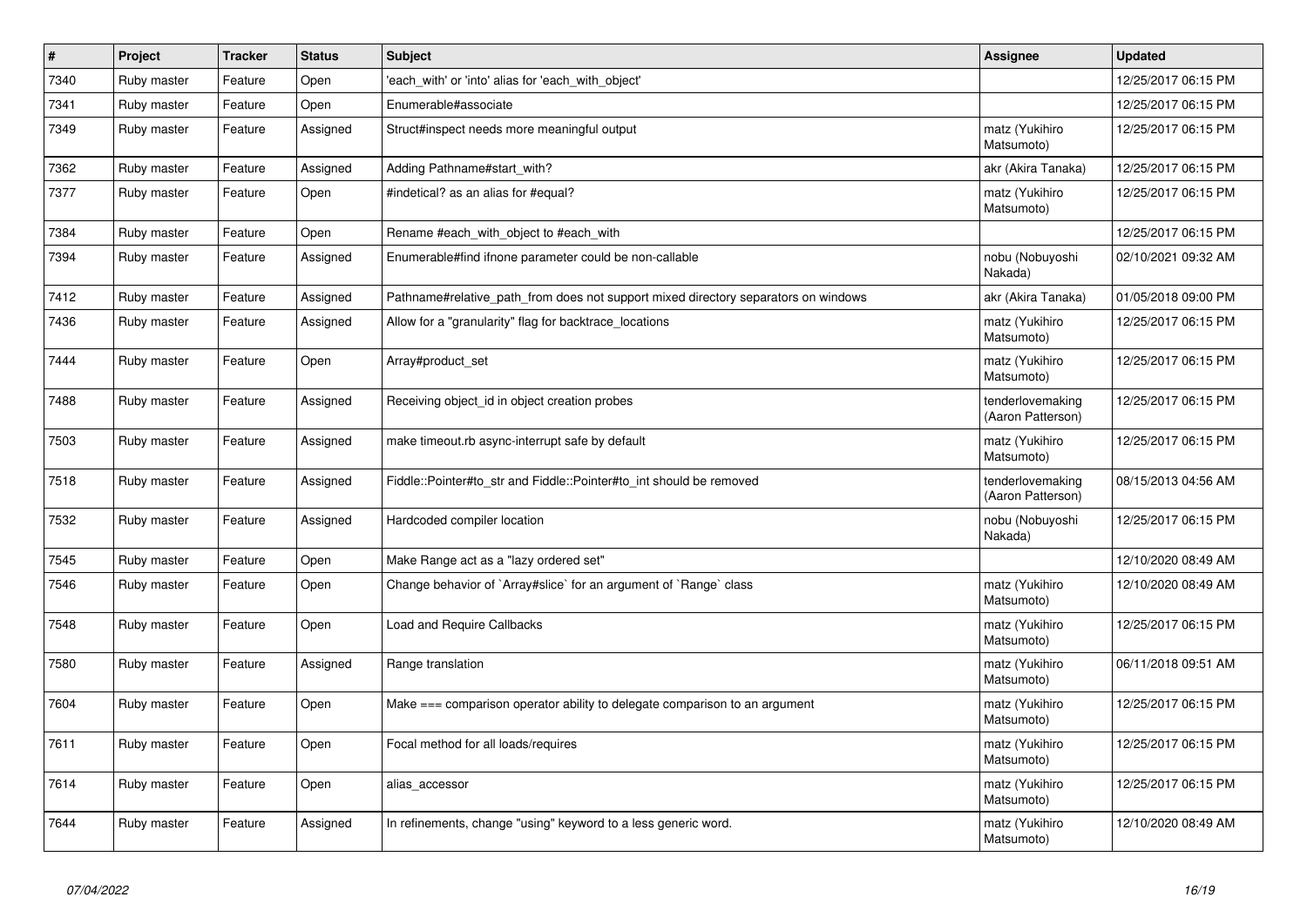| $\sharp$ | Project     | <b>Tracker</b> | <b>Status</b> | Subject                                                                                         | <b>Assignee</b>                       | <b>Updated</b>      |
|----------|-------------|----------------|---------------|-------------------------------------------------------------------------------------------------|---------------------------------------|---------------------|
| 7654     | Ruby master | Feature        | Open          | Add optional code block to IO::readlines                                                        | matz (Yukihiro<br>Matsumoto)          | 12/25/2017 06:15 PM |
| 7657     | Ruby master | Feature        | Open          | Array#& doesn't accept Enumerables                                                              | matz (Yukihiro<br>Matsumoto)          | 12/25/2017 06:15 PM |
| 7702     | Ruby master | Feature        | Open          | Remove Proc#binding                                                                             | matz (Yukihiro<br>Matsumoto)          | 07/15/2019 07:39 PM |
| 7704     | Ruby master | Feature        | Open          | Add a list of enabled (experimental) language features.                                         | matz (Yukihiro<br>Matsumoto)          | 12/25/2017 06:15 PM |
| 7708     | Ruby master | Feature        | Open          | support for patches list                                                                        |                                       | 12/25/2017 06:15 PM |
| 7739     | Ruby master | Feature        | Assigned      | Define Hash#  as Hash#reverse_merge in Rails                                                    | matz (Yukihiro<br>Matsumoto)          | 12/25/2017 06:15 PM |
| 7745     | Ruby master | Feature        | Open          | lib/observer.rb: Observers are compared by identity                                             | nobu (Nobuyoshi<br>Nakada)            | 12/25/2017 06:15 PM |
| 7747     | Ruby master | Feature        | Open          | Expanded API for Binding semantics                                                              |                                       | 12/23/2021 11:43 PM |
| 7748     | Ruby master | Feature        | Open          | Contextual send                                                                                 | matz (Yukihiro<br>Matsumoto)          | 12/10/2020 08:53 AM |
| 7788     | Ruby master | Feature        | Open          | YAML Tag Schema Support                                                                         | tenderlovemaking<br>(Aaron Patterson) | 12/25/2017 06:15 PM |
| 7795     | Ruby master | Feature        | Open          | Symbol.defined? and/or to_existing_symbol                                                       | matz (Yukihiro<br>Matsumoto)          | 12/25/2017 06:15 PM |
| 7845     | Ruby master | Feature        | Open          | Strip doesn't handle unicode space characters in ruby 1.9.2 & 1.9.3 (does in 1.9.1)             |                                       | 12/23/2021 11:43 PM |
| 7848     | Ruby master | Feature        | Open          | Restore default state for core ruby objects                                                     | matz (Yukihiro<br>Matsumoto)          | 12/25/2017 06:15 PM |
| 7876     | Ruby master | Feature        | Open          | Add method for accessing Class from within Singleton Class                                      | matz (Yukihiro<br>Matsumoto)          | 12/25/2017 06:15 PM |
| 7883     | Ruby master | Feature        | Open          | Add Regex#to_proc                                                                               | matz (Yukihiro<br>Matsumoto)          | 12/25/2017 06:15 PM |
| 7895     | Ruby master | Feature        | Open          | Exception#backtrace_locations to go with Thread#backtrace_locations and Kernel#caller_locations |                                       | 12/23/2021 11:43 PM |
| 7914     | Ruby master | Feature        | Open          | Case for local class methods                                                                    | matz (Yukihiro<br>Matsumoto)          | 12/25/2017 06:15 PM |
| 7981     | Ruby master | Feature        | Open          | ruby does not respect --                                                                        |                                       | 02/28/2013 02:49 PM |
| 8016     | Ruby master | Feature        | Assigned      | Alias FILE and LINE as methods                                                                  | matz (Yukihiro<br>Matsumoto)          | 12/25/2017 06:15 PM |
| 8042     | Ruby master | Feature        | Assigned      | Add Addrinfo#socket to create a socket that is not connected or bound                           | matz (Yukihiro<br>Matsumoto)          | 12/25/2017 06:15 PM |
| 8046     | Ruby master | Feature        | Open          | allow Object#extend to take a block                                                             |                                       | 12/25/2017 06:15 PM |
| 8047     | Ruby master | Feature        | Assigned      | IPAddr makes host address with netmask                                                          | knu (Akinori MUSHA)                   | 01/05/2018 09:00 PM |
| 8061     | Ruby master | Feature        | Open          | 000000000000000                                                                                 | matz (Yukihiro<br>Matsumoto)          | 12/25/2017 06:15 PM |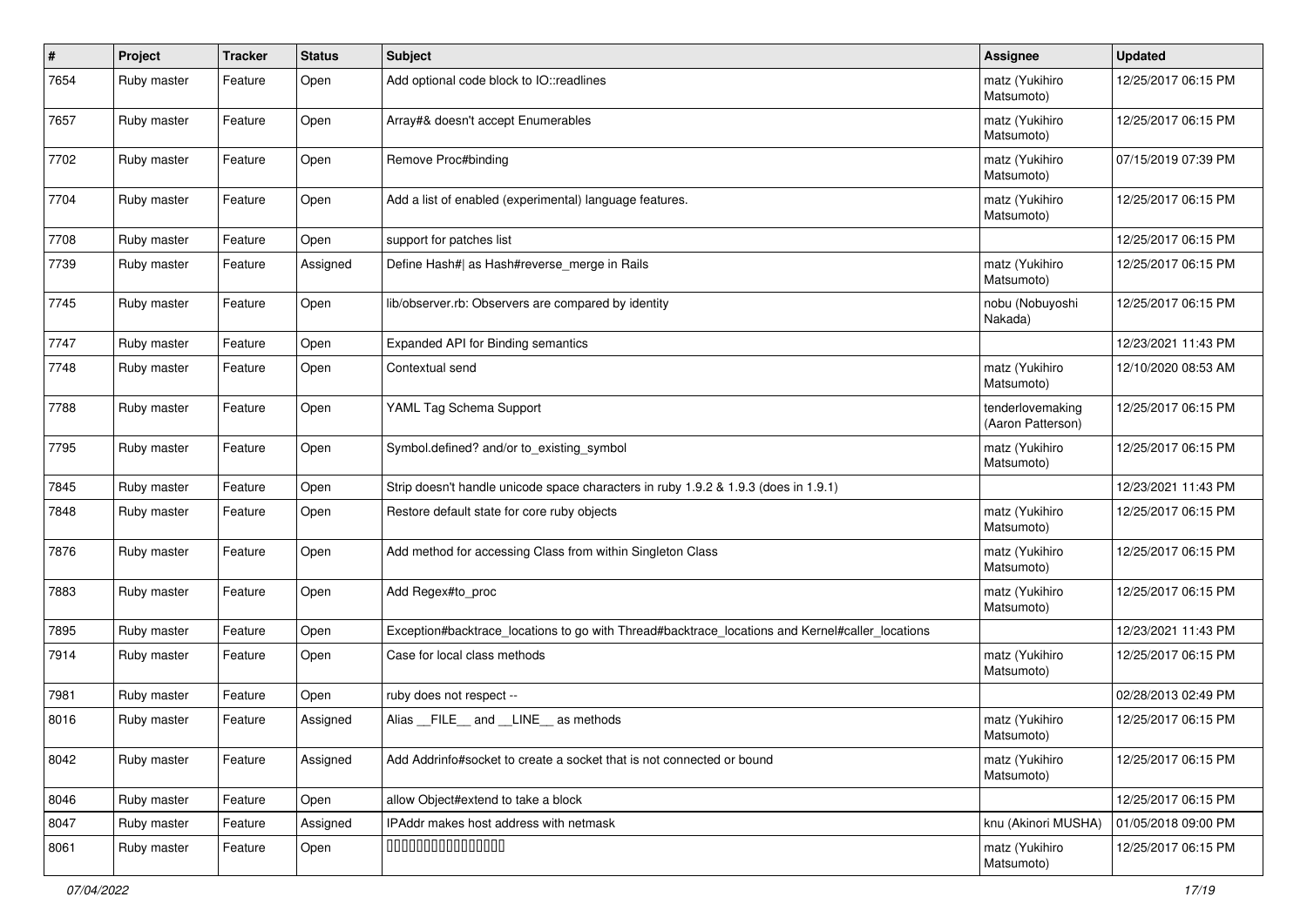| $\vert$ # | Project     | <b>Tracker</b> | <b>Status</b> | Subject                                                                                   | <b>Assignee</b>                        | <b>Updated</b>      |
|-----------|-------------|----------------|---------------|-------------------------------------------------------------------------------------------|----------------------------------------|---------------------|
| 8083      | Ruby master | Feature        | Assigned      | Exit status is limited to one-byte values which is invalid for Windows                    | cruby-windows                          | 03/14/2013 08:26 PM |
| 8088      | Ruby master | Feature        | Open          | Method#parameters (and friends) should provide useful information about core methods      |                                        | 12/23/2021 11:43 PM |
| 8126      | Ruby master | Feature        | Assigned      | OpenSSL::SSL::SSLSocket does not define #recv and #send messages                          | rhenium (Kazuki<br>Yamaguchi)          | 08/08/2019 11:05 PM |
| 8164      | Ruby master | Feature        | Assigned      | Public/Private                                                                            | matz (Yukihiro<br>Matsumoto)           | 12/10/2020 08:50 AM |
| 8184      | Ruby master | Feature        | Open          | Avoid the creation of meaningless ranges (nil, false, true)                               |                                        | 03/29/2013 11:16 PM |
| 8206      | Ruby master | Feature        | Open          | Should Ruby core implement String#blank?                                                  |                                        | 04/28/2016 02:05 PM |
| 8223      | Ruby master | Feature        | Open          | Make Matrix more omnivorous.                                                              | marcandre<br>(Marc-Andre<br>Lafortune) | 04/09/2013 03:42 AM |
| 8229      | Ruby master | Feature        | Open          | extend Hash.include?                                                                      | matz (Yukihiro<br>Matsumoto)           | 12/10/2020 08:53 AM |
| 8232      | Ruby master | Feature        | Open          | Rudiments of abstract algebra in Ruby                                                     | matz (Yukihiro<br>Matsumoto)           | 04/09/2013 01:47 AM |
| 8259      | Ruby master | Feature        | Open          | Atomic attributes accessors                                                               |                                        | 12/23/2021 11:43 PM |
| 8263      | Ruby master | Feature        | Assigned      | Support discovering yield state of individual Fibers                                      | ko1 (Koichi Sasada)                    | 12/23/2021 11:40 PM |
| 8270      | Ruby master | Feature        | Open          | Ruby should build without thread support (aka minix)                                      | nobu (Nobuyoshi<br>Nakada)             | 12/10/2020 08:53 AM |
| 8271      | Ruby master | Feature        | Assigned      | Proposal for moving to a more visible, formal process for feature requests                | matz (Yukihiro<br>Matsumoto)           | 12/23/2021 11:40 PM |
| 8272      | Ruby master | Feature        | Open          | Transfer feature tracking to CommonRuby                                                   |                                        | 12/23/2021 11:40 PM |
| 8275      | Ruby master | Feature        | Open          | Add Module#public_const_get                                                               |                                        | 12/23/2021 11:43 PM |
| 8291      | Ruby master | Feature        | Open          | Allow retrieving the root Fiber of a Thread                                               |                                        | 12/23/2021 11:43 PM |
| 8295      | Ruby master | Feature        | Assigned      | Float I Rational IIIIIIIIIIIIIIIIIII BigDecimal IIIIIIIIII                                | mrkn (Kenta Murata)                    | 12/25/2017 06:15 PM |
| 8321      | Ruby master | Feature        | Open          | Ripper: I would like coordinates for keywords                                             |                                        | 05/10/2013 07:01 PM |
| 8366      | Ruby master | Feature        | Open          | Exception.message take time to execute depending on the instance variables                |                                        | 09/22/2014 06:41 AM |
| 8404      | Ruby master | Feature        | Open          | virtual, hooked or read only global variabels for ruby only code too                      |                                        | 05/14/2013 09:19 PM |
| 8437      | Ruby master | Feature        | Open          | custom operators, unicode                                                                 |                                        | 08/30/2015 03:05 AM |
| 8449      | Ruby master | Feature        | Open          | Array#ary_plus always returns an array                                                    | nobu (Nobuyoshi<br>Nakada)             | 06/02/2013 04:23 PM |
| 8452      | Ruby master | Feature        | Open          | Kernel#otherwise to rewrite code like (obj    default obj).do smth                        |                                        | 05/26/2013 08:41 PM |
| 8460      | Ruby master | Feature        | Assigned      | PATCH: optparse: add keep unknown option                                                  | nobu (Nobuyoshi<br>Nakada)             | 05/27/2021 10:07 PM |
| 8478      | Ruby master | Feature        | Open          | The hash returned by Enumerable#group_by should have an empty array for its default value | matz (Yukihiro<br>Matsumoto)           | 06/04/2013 03:56 PM |
| 8494      | Ruby master | Feature        | Open          | Safe method for defensive copies. alternative to 'dup'                                    |                                        | 06/05/2013 04:26 PM |